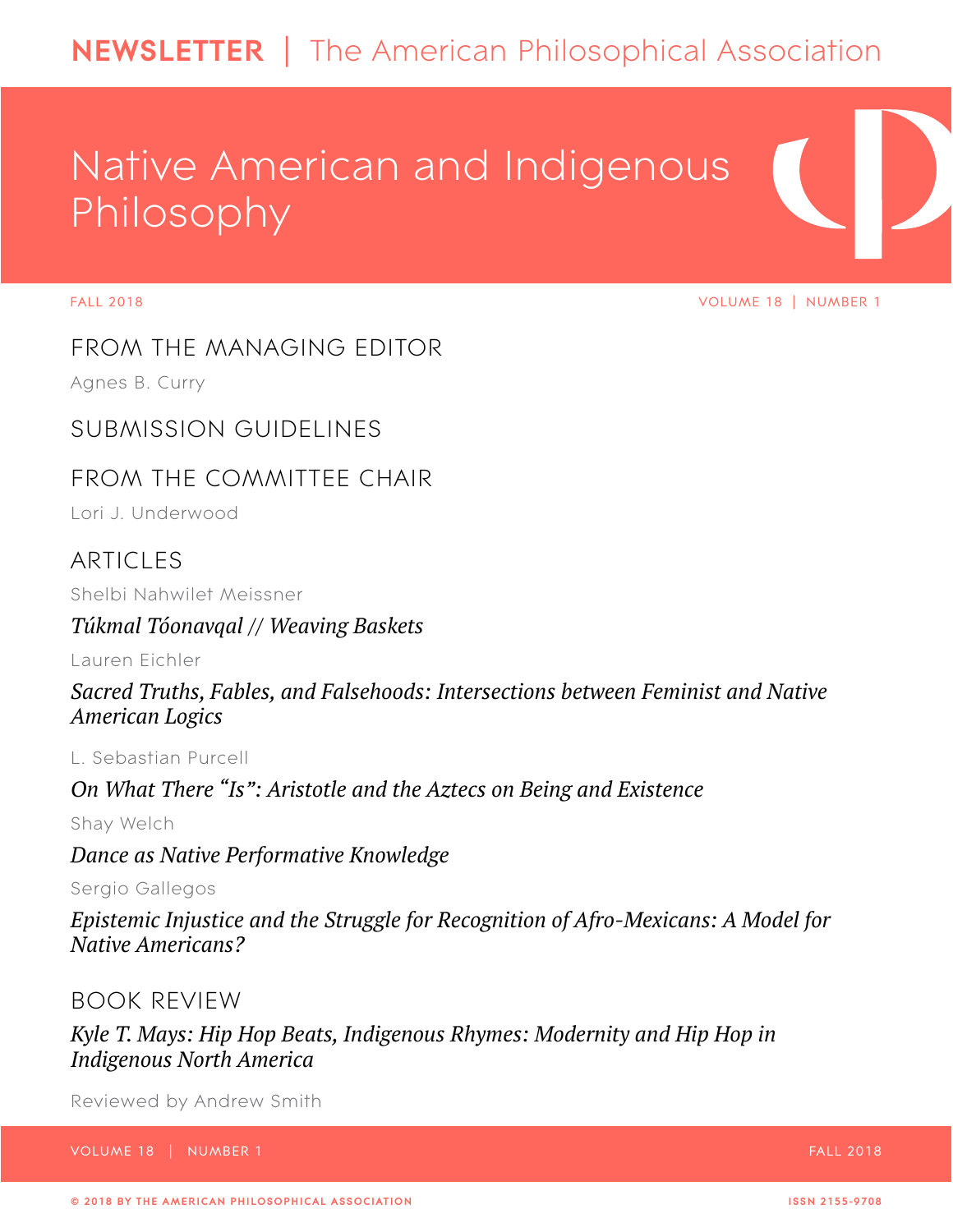- 20. Ibid., 17.
- 21. Aristotle, "Metaphysics," in *The Complete Works of Aristotle*, ed. Jonathan Barnes (Princeton, NJ: Princeton University Press, 1984), book 4.4.
- 22. Plumwood, "Politics of Reason," 19.
- 23. Ibid., 31.
- 24. Ibid., 23–24.
- 25. Ibid., 26–27.
- 26. Ibid., 24–26.
- 27. Ibid., 27–30.
- 28. Ibid., 30.
- 29. Ibid., 35.
- 30. Patrick Wolfe, "Settler Colonialism and the Elimination of the Native," *Journal of Genocide Research*, 8, no. 4 (December 2006): 387–409.
- 31. Waters, "Alchemical Bering Strait Theory."
- 32. Waters, "Language Matters," 99.
- 33. Ibid., 100.
- 34. Ibid., 101.
- 35. Ibid., 109.
- 36. Charles Eastman, *The Soul of the Indian: An Interpretation*  (Lincoln, NE: Bison Books, 1980), 30.
- 37. Viola F. Cordova, "What Is the World?" in *How It Is: The Native American Philosophy of V. F. Cordova*, ed. Kathleen D. Moore, Kurt Peters, Ted Jojola, and Amber Lacy (Tuscon: University of Arizona Press, 2007), 104.
- 38. Viola Cordova, "Ethics: The We and the I," in *American Indian Thought: Philosophical Essays*, ed. Anne Waters (Malden, MA: Blackwell Publishing, 2004), 177.
- 39. Brian Yazzie Burkhart, "What Coyote and Thales Can Teach Us: An Outline of American Indian Epistemology," in *American Indian Thought: Philosophical Essays*, ed. Anne Waters (Malden, MA: Blackwell Publishing, 2004), 16.
- 40. Thomas Norton-Smith, *The Dance of Person and Place: One Interpretation of American Indian Philosophy* (New York: SUNY Press, 2010), 65.
- 41. Vine Deloria, Jr. and Daniel Wildcat, *Power and Place: Indian Education in America* (Golden, Co: Fulcrum, 2001), 23.
- 42. Ibid.
- 43. Vine Deloria, Jr., *Spirit and Reason: The Vine Deloria, Jr. Reader*, ed. Barbara Deloria, Kristen Foehner, and Sam Scinta (Golden, CO: Fulcrum Publishing, 1999), 44.
- 44. Gregory Cajete, *Native Science: Natural Laws of Interdependence*  (Sante Fe: Clear Light Publishers, 2000), 64.
- 45. Waters, "Alchemical Bering Strait Theory," 72.
- 46. Ibid., 73.
- 47. Ibid., 72.
- 48. Waters 73.

## *On What There "Is": Aristotle and the Aztecs on Being and Existence*

L. Sebastian Purcell **STATE UNIVERSITY OF NEW YORK AT CORTLAND** 

#### **1. WHAT "IS" THERE?**

A curious feature of Aztec philosophy is that the basic metaphysical question of the "Western" tradition cannot be formulated in their language, in Nahuatl. Aristotle, writing on what he variously called first philosophy, wisdom, and theology, formulates its subject matter thus: "There is a science [*epistēmē*] which investigates being *qua* being [*to on hē on*] and what pertains to it when considered in its own right."[1](#page-11-0) What we now call metaphysics or ontology, then, is concerned with being just insofar as it is. W.V.O. Quine, writing more than two millennia later, expresses the same broad concern. He writes that the basic problem of ontology "can be put in three Anglo-Saxon monosyllables: 'What is there?' It can be answered, moreover, in a word— 'Everything'—and everyone will accept this answer as true.["2](#page-11-1)

The difficulty in the case of the Aztecs is that Nahuatl has no word for "being" or "to be." As a result, there is no way to formulate the question, "What *is* there?" or to claim that the aim of first philosophy is to understand "being *qua*  being." This point does not suggest that the Nahuas were unconcerned with metaphysics, or that even the traditional "Western" metaphysical question could not be expressed (imperfectly) through circumlocution in their language. Rather, it suggests the grounds for why the Nahuas, the pre-Columbian people who spoke Nahuatl in Mesoamerica, approached this question so differently.

The present essay thus argues for three closely related points: first, that the Nahuas may be understood to provide an answer to the fundamental character of reality, one which served to give content to the meaning of "wisdom" just as one finds in Aristotle; second, that their conception of reality consists in a conceptual couplet *teot* and *ometeotl*, which view rivals Aristotle's substance (*ousia*); and, third, that the Nahua answer is *prima facie* reasonable. To explain, a little, the significance of these claims and the motivation for the comparison with Aristotle, one might consider the following points.

Aristotle's metaphysics is a paradigm case of substance ontology, that is, the view which holds that the answer to the basic question of metaphysics "What is there?" is substance (*ousia*). He thinks this is a good answer, moreover, because it satisfies some apparently reasonable desiderata any account should provide. In the first place, we would like to know that the answer can explain what the basic subjects of the universe are, those in which other properties inhere, and those beyond which analysis is no longer meaningful. In the second, we would like the answer to explain *what* something is, and not simply how it is, or why it is. Intuitively, we sense that we know something when we know its "what." Substance, Aristotle argues, satisfies both these criteria.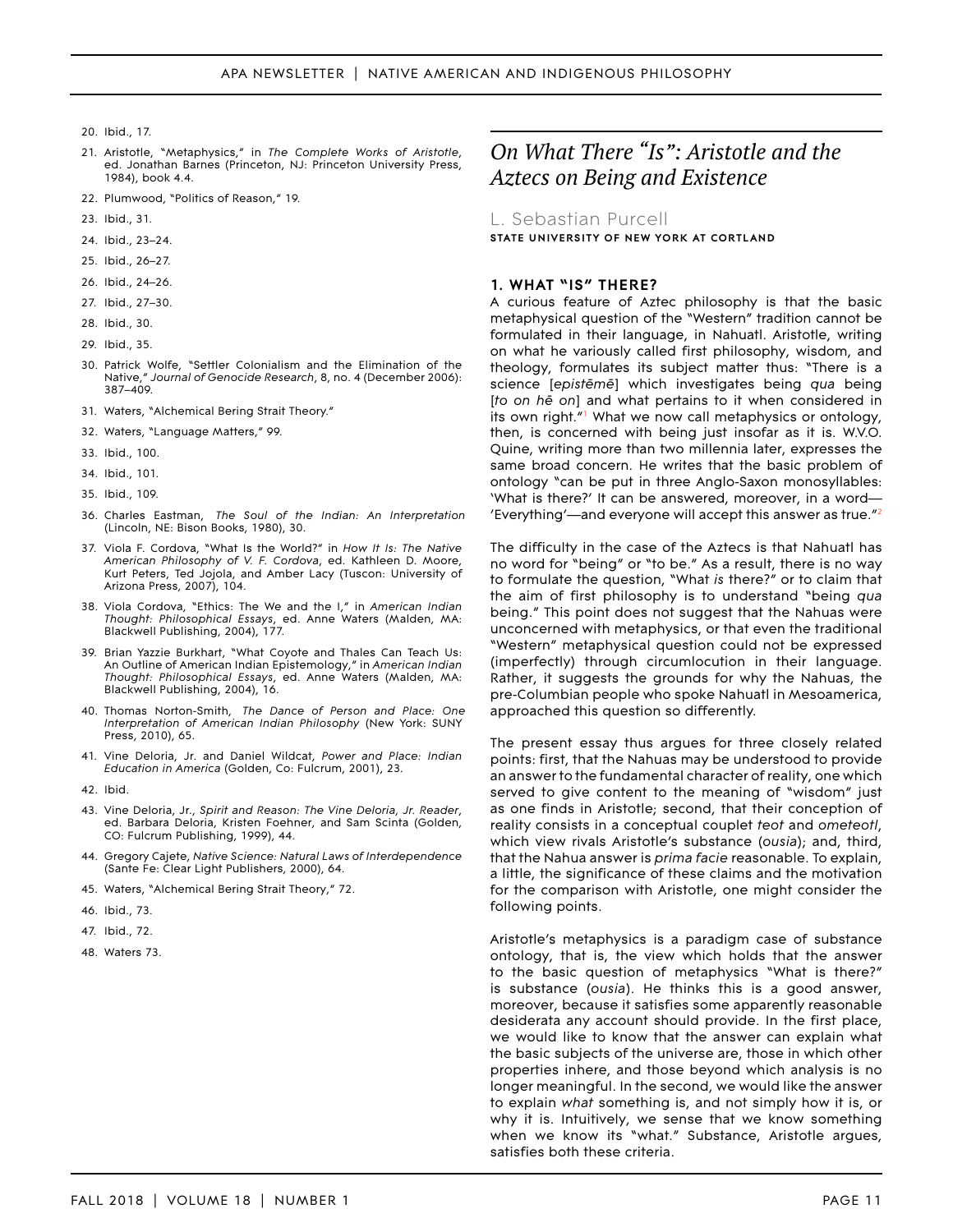#### APA NEWSLETTER | NATIVE AMERICAN AND INDIGENOUS PHILOSOPHY

The Nahuas' outlook may instead be taken as a paradigm case of process metaphysics, that is, a view which answers the basic question of metaphysics by holding that reality at base is a "process" in a sense to be described below. This view may be distinguished from the substance approach because it rejects not only the formulation of the basic question for metaphysics, since there is no "is" for the Nahuas, but also the desiderata which Aristotle thinks any good account should satisfy.

The comparison proposed is thus of interest for several reasons. A first concerns its consequence for the discipline of metaphysics itself. The Nahua view challenges the basic presuppositions of the ontological tradition in "Western" philosophy, whether that formulation is Aristotle's, or Quine's.<sup>3</sup> The view proposed is also rather different from the handful of self-consciously styled process-based metaphysical accounts in the "West."[4](#page-11-6) It matters, then, whether such a view is at least *prima facie* coherent. If one cannot use the word "being" to answer the basic question of metaphysics, after all, just what is it that is left over, and why would it make sense?

It is also of interest to indigenous, Nahua philosophy to clarify just what is intended by their "process" metaphysics. Others have claimed that their metaphysics is "relational" or "process" based, but of course Aristotle could make sense of relations and process.<sup>5</sup> In some reasonable sense, the *what* of something, its *to ti esti*, just is what it does.[6](#page-11-8) So it is unclear, if one uses only these terms, just in what way Aristotle and the Nahua outlooks are to be distinguished.

Finally, with respect to philosophers of classical Hellenic antiquity, the inquiry matters because it presents at least one new direction of study. The major scholarly controversy in the *Metaphysics*, for example, concerns just how to make sense of Aristotle's claim in book VII.13 that no universal is a substance, when he appears to have been arguing, up to this point, both that substance is form, and form is universal[.7](#page-11-9) Yet perhaps Aristotle has arrived at this position because the desiderata outlined previously are themselves problematic—this is, at least, an open question—and this would bear on all the further notions which Aristotle develops, including form and matter, potency and activity, and universality and particularity. In this way, comparative philosophy may help to raise new avenues for study in Hellenistic inquiry.

As the first comparative essay on this topic in any modern language, the discussion faces a few initial hurdles that might not otherwise exist. To avoid them, it proves easiest to begin with the way in which epistemic claims are related to metaphysical ones in the thought of both Aristotle and the Nahuas. The next sections, §§2-3, thus look to distinguish a variety of forms of knowledge, including knowledge by acquaintance, know-how, experience, practical wisdom, and theoretical wisdom. The argument matches the sorts of appeal that Aristotle makes in book I of the *Metaphysics* with the accounts provided about Nahua philosophers themselves. An important difference that emerges is that the Nahuas had no notion comparable to Aristotle's e*pistēmē*. In one respect, this is unsurprising, because Aristotle's notion itself is quite specific to his

philosophical outlook and not shared, even, with Plato. In another, there is a larger philosophic reason why the Nahuas had no similar notion, namely, because they were not metaphysically realist in their outlook.

To explain what might be called their quasi-realism, the argument moves, in §§4-6, to the content of theoretical wisdom for Aristotle and the Nahuas, namely, *ousia* and *(ome)teotl*, respectively. The claim in this case is that *teotl*  is the best answer to the question (posed in English), "What is there?" but that *teotl* is always expressed under a certain cosmological configuration as *ometeotl*. The cosmological configuration is what the Nahuas metaphorically call a "sun," and they hold that our cosmos exists in the fifth sun (explained below). The formula that thus emerges is that *teotl* only exists *qua* some sun as *ometeotl*, and *ometeotl qua* the fifth sun is our cosmos. Since it is thought that this fifth sun too will pass into another configuration, it is not possible to have eternal knowledge, much less scientific knowledge (the sort expressed by Aristotle's *epistēmē*) of *teotl*. The best that can be done is to provide more beautiful metaphors of this notion, i.e., *teotl*, which may explain why the Nahuas' highest metaphysical literature is expressed poetically and not in treatise form. Moreover, since only a provisional account of reality as *ometeotl* is possible, the Nahua metaphysical outlook is best thought to be a sort of quasi-realism. The argument concludes with further avenues for research.

#### **2. WISDOM:** *SOPHIA*

Aristotle begins *Metaphysics* I.1 with something that he takes will be readily accepted, "[a]ll humans naturally desire to know" (Met. I.1, 980a20).<sup>8</sup> He proceeds dialectically, teasing through ways of knowing until he reaches wisdom (*sophia*). The line of reasoning runs as follows. A sign of our desire to know is our preference for the sense of sight, which enables us to know the look of things quickly. $9$  Animals too have faculties of sensation, but some among them also have memory, which enables them to learn. What they mostly lack, however, is connected experience (*empeiria*). Still, this sort of knowledge (*to eidenai*) is limited to individual matters. For humans, memory forms experience, and when this experience gives rise to many notable observations and a single universal judgment is formed concerning them, one has an art (*technē*). While experience may thus lead to effective action and production just as well as art, since actions and productions concern individual affairs, knowledge and understanding (*to epaiein*) properly belong to art. For the one who possesses an art knows the cause, the why, while the person of experience does not. The object of study for science (*epistēmē*), unlike art, cannot be other than it is, and so exists of necessity and is eternal.<sup>[10](#page-11-4)</sup> Science does not, moreover, aim at production while art is just this disposition to produce something which may or may not be (*NE* VI.4, 1140a20-25).

Two conclusions follow from these reflections. First, they explain why we do not regard any of the senses to provide wisdom, for while they give knowledge of particulars, "they do not tell us the 'why' of anything" (Met. I.1, 980b[11](#page-12-0)-12).<sup>1</sup> Second, they explain why "all people suppose that what is called wisdom concerns the first causes [*ta pr*ōta *aitia*] and the principles [*ta archas*] of things" (*Met.* I.1, 980b28-29).[12](#page-12-1)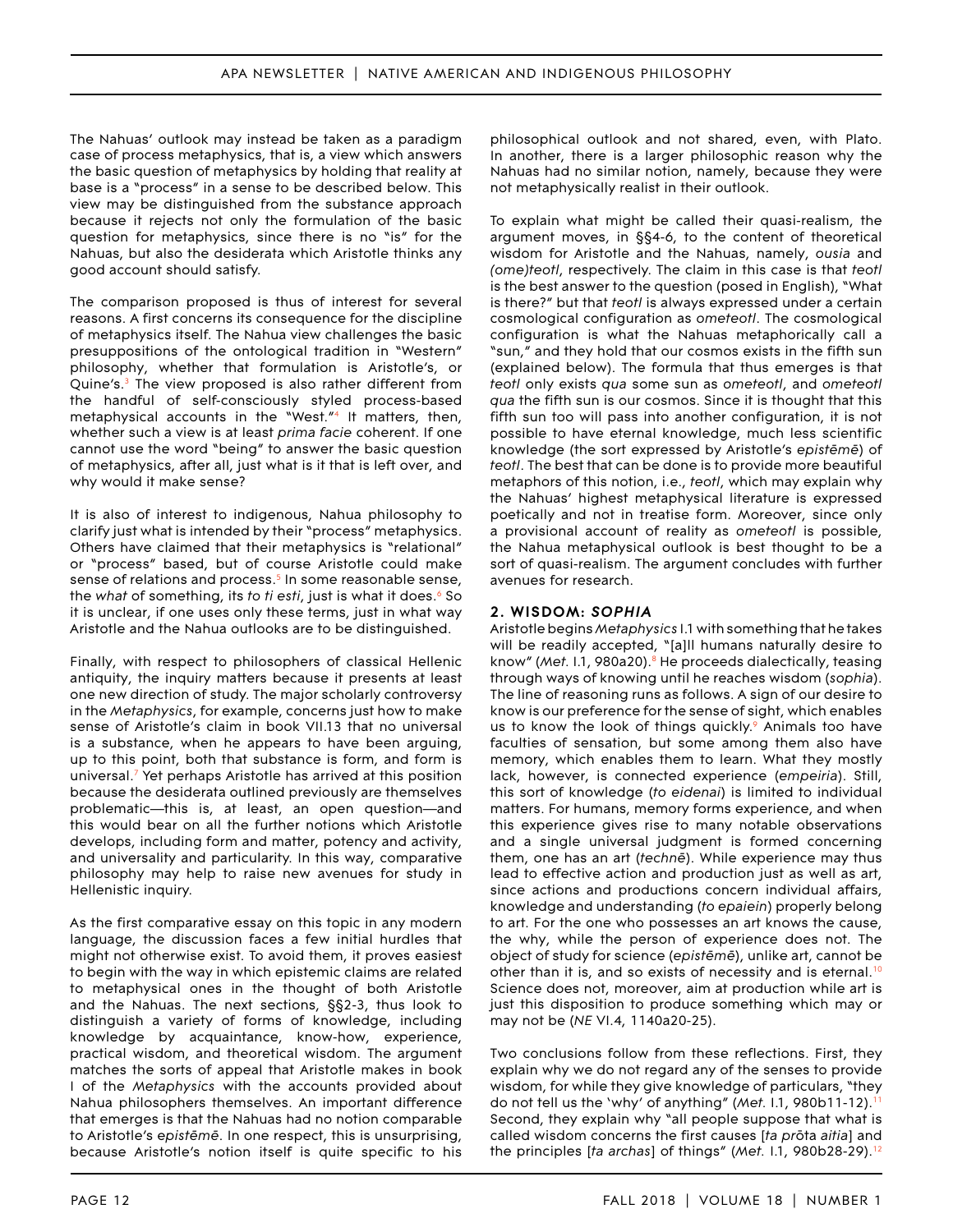#### APA NEWSLETTER | NATIVE AMERICAN AND INDIGENOUS PHILOSOPHY

For while art can explain the why, or cause, of a production or action, it cannot explain the why for what is eternal and could not be otherwise. Yet wisdom is thought most to consist in just this latter sort of topic.

To get a better sense of which science yields wisdom, Aristotle changes his approach in *Metaphysics* I.2. Rather than simply consider what is commonly accepted, he considers the wise person (*ho sophos*), as commonly understood, and develops five criteria from this reflection that any science would have to satisfy to yield wisdom. This person (1) knows all things, (2) knows what is most difficult, (3) knows the exact causes and is able to teach them, (4) knows what is complete, or desirable on its own account and not for something else, and, finally, (5) knows what is most authoritative, giving instruction to other branches and people (*Met.* I.2, 982a8-19).

What these criteria suggest is that the science which yields wisdom ought at least to have these qualities. This means that the science desired must (1) give knowledge of what is universal, which is also (2) the hardest to know since it is furthest from the senses; (3) give knowledge of first principles, which are most exact and which are teachable because they explain the why; (4) give knowledge of what is most knowable and not know for the sake of another subject, which is what the first principles do; and, finally, (5) give knowledge that specifies the end for each thing to be done, and in this way is most authoritative. This last point suggests especially that the science in question is one, rather than multiple sciences, so that the same name applies to each of the desiderata (*Met.* I.2, 982a24-b10). What Aristotle leaves unresolved at this point is just what that name is, and he instead considers what would not satisfy the inquiry, including productive arts and proposals by other historical figures.

#### **3. WISDOM:** *TLAMATILIZTLI*

What is interesting about the Nahua approach to wisdom is that it too worked to distinguish wisdom from other sorts of knowledge. There are, broadly, four sorts of knowledge at work in the Nahua understanding: *tlamatiliztli*, wisdom; *ixtlamatiliztli*, connected experience or prudence; *toltecayotl*, artisanal knowledge; and the sort of magical knowledge that a *nahual* (shaman) was thought to possess. Finally, one should note that the basic word from which many of these terms are derived is *mati*, which means both to know epistemically (*savoir*, *saber*) and to know by acquaintance (*connaître*, *conocer*)[.13](#page-12-6)

Some of the descriptions of various knowledge-workers from the *Florentine Codex* provide sound evidence for these distinctions. The description of the craftsman, *toltecatl*, reads in part as follows:

The craftsman [*toltecatl*] is well instructed [*tlamachtilli*], an artisan. There were many of them. The good craftsman is able, discreet, prudent [*mimati*], resourceful, retentive. The good craftsman is a willing worker, patient, calm. He works with care, he makes works of skill [*toltecati*]; he constructs, prepares, arranges, orders, fits, matches [materials]. (*FC* 10, 25)

One observes in this passage that the *toltecatl* is one who is learned, "*mach-"* is the base 4 stem of *mati* used in passive constructions, in various matters (*tla-*). His[14](#page-12-2) knowledge is a sort of prudence, *mimati* (more below), but it is also primarily focused on know-how. In fact, the term *toltecati* is later best translated as "skill."

The philosopher *tlamatini*, by contrast, is the one who possesses *tlamatiliztli* (wisdom), but who, among the people described in the *FC*, does not possess *toltecayotl*, artisanal knowledge.<sup>15</sup> The relevant portion for the description reads as follows:

The good philosopher is a knowledgeable physician, a person of trust, a teacher worthy of confidence and faith. [He is] a teacher [*temachtiani*] and adviser, a counselor [*teixtlamachtiani*] who helps one assume a face [*teixcuitiani*, *teixtomani*]; one who informs one's ears [*tenacaztlapoani*]. [He] is one who casts light on another; who is a guide who accompanies one (*FC* 10, 29)[.16](#page-12-4) 

This description largely highlights the role of the philosopher as a counselor (*te-ixtlamachtia-ni*), which was a bit like Socrates's role as the gadfly of Athens, and this is identified as (part of) his know-how (*ixtlamatiliztli*).<sup>17</sup> In this capacity the philosopher is one whom one sought out for consultation. And the specific goal of the philosopher was to aid the counseled in "assuming a face." Two highly compounded terms, *te-ix-cui-tia-ni* and *te-ix-to-ma-ni*, appear juxtaposed. The construction indicates that they are intended to express a single thought. The initial '*te*' in both cases means that the action is performed for an indefinite person, for someone else, while the '*ix*' is the stem of *ixtli*, meaning "face" in the most literal sense. Yet the term is widely used in its more metaphorical sense to indicate an aspect of one's psyche, namely, the seat of one's judgment. Finally, the root concept of both words (*cui* and *ana*) means "to take." As a result, the idea expressed is that the philosopher helps another person (*te*) take or assume (*cui*, *ana*) a "face" (*ixtli*), i.e., a basis for sound judgment.

The philosopher thus has a certain sort of *ixtlamatiliztli*, but it is not of the same quality as that of the *toltecatl*, the artisan. The latter has *ixtlamatiliztli* in the sense that he knows just how to execute his craft, how to work with gold, or arrange quetzal plumes in headdresses. In the philosopher's case, *ixtlamatiliztli* consists in being able to act as a guide for the counseled, to lay out a path for one's life, and to serve as a mirror to clarify one's reflections. His *ixtlamatiliztli* thus consists in knowing how to lead a good life, and knowing how to enable others to do the same. It is thus much closer to Aristotle's *phronēsis* than the *toltecatl*'s craftsmanship.

Finally, the philosopher's knowledge is distinct from the knowledge that other wise men receive. Specifically, the soothsayer (*tlapouhqui*), who made predictions based on the day signs, and the shaman or sorcerer (*noaoalli*) are also described as *tlamatinime* of a sort. The description of the sorcerer, for example, begins as follows: "The sorcerer is a wise man [*in naoalli tlamatini*], a counselor, a person of trust" (*FC* 31). Similarly, the soothsayer's description begins, "The soothsayer is a wise man [*in tlapouqui ca tlamatini*], an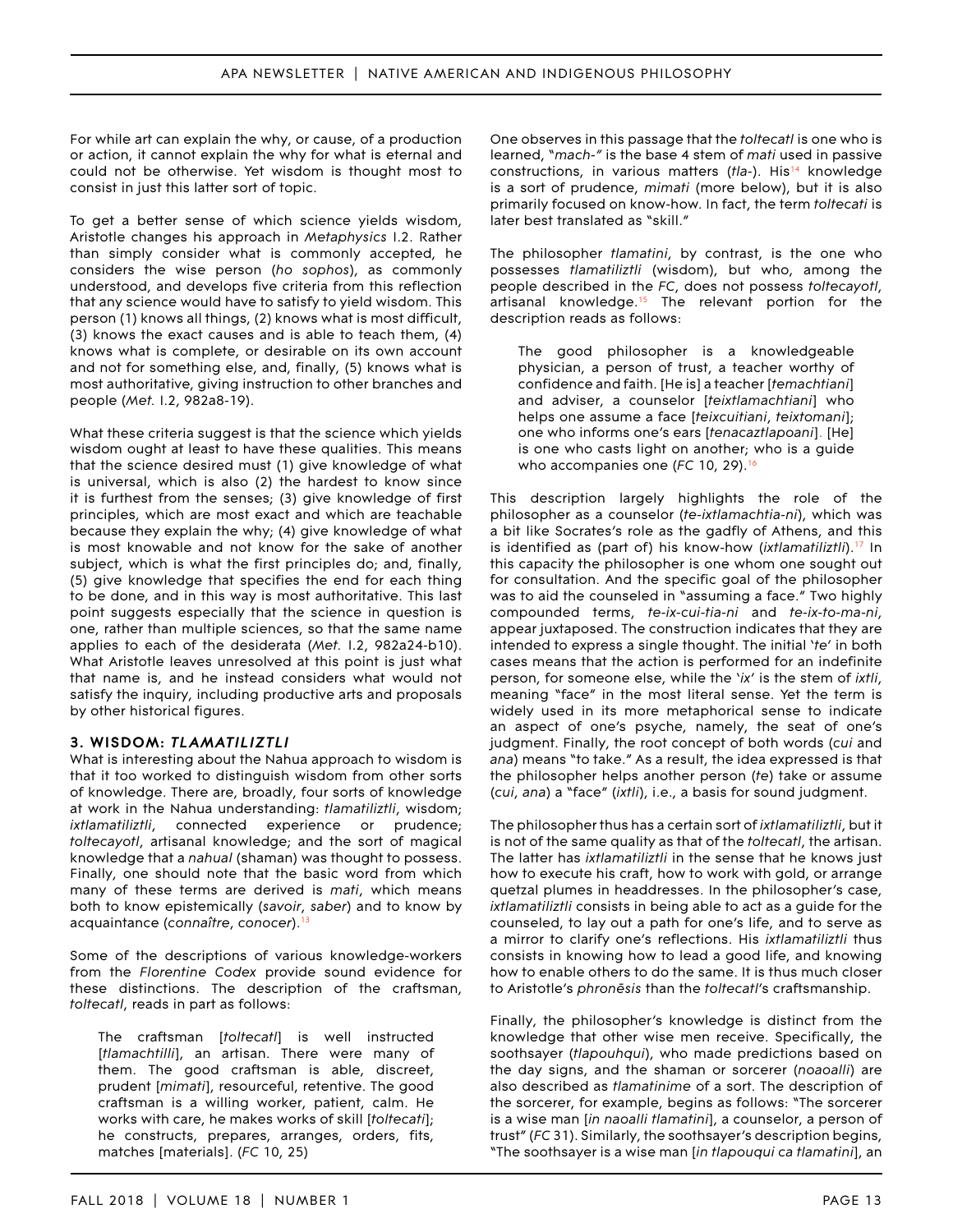#### APA NEWSLETTER | NATIVE AMERICAN AND INDIGENOUS PHILOSOPHY

owner of books and writings" (*FC* 31). The term *tlamatini*, then, is generally used for wise persons of various sorts and not only philosophers. But the descriptions distinguish just in what their wisdom was thought to consist. The sorcerer's knowledge involves enchantment, and the soothsayer's wisdom is limited to counting or reading (*pouh*) the day sign calendar (*tonalamatl*). While it is possible that a single person could have served in all three roles, then, the Nahuas took care to distinguish among the sorts of wise men by the sort of knowledge that they had and would have recognized the differences among those roles.

How is it, then, that the philosopher has this sort of knowledge, has the *ixtlamatiliztli* which is essential to her *tlamatiliztli*? The answer, in part, is that she will have had enough life experiences to know how to counsel in specific ways. As Aristotle would have said, she has been brought up well and lived well. Yet, she also knows because the philosopher, *tla-mati-ni*, also has wisdom, *tla-mati-liztli*, the term most directly connected with her name, concerning the most important matters. This is to say, she knows because the philosopher knows about the character of reality, i.e., the way things are through their changes.<sup>18</sup> What follows is an example that illustrates how philosophers, in this case Nezahualcoyotl, were preoccupied with the most fundamental way things are. He writes:

Are you real, rooted [*toteycneliya*]?

Is it only as to come inebriated?

The Giver of Life, is this true [*nelli*]?

Perhaps, as they say, it is not true?

May our hearts be not tormented!

All that is real, that is rooted,

they say that it is not real, not rooted.

The Giver of Life only appears [*omonenequin*] absolute.

May our hearts be not tormented,

because he is the Giver of Life[.19](#page-12-9)

The passage shows Nezahualcoyotl's doubts and desires to understand the fundamental character of reality. He gives it various names. Here it is the Giver of Life (*ipalnemohuani*), but in others, including the song recorded just above in the codex, it is he who is self-caused (*moyocoya*). It is by understanding this principle and its relation to our lives, its balanced harmony, that the Nezahualcoyotl hopes to avoid a "tormented" heart.

Like Aristotle, then, the Nahuas distinguished among sorts of knowledge, and a comparison is summarized as follows:

| knowledge by acquaintance | aisthesis | mati            |
|---------------------------|-----------|-----------------|
| connected experience      | empeiria  | ixtlamatiliztli |
| prudence                  | phronēsis | ixtlamatiliztli |
| artisanal knowledge       | technē    | toltecayotl     |
| science                   | epistēmē  |                 |
| wisdom                    | sophia    | tlamatiliztli   |

One notes first that Aristotle and the Nahua philosophers share many roughly similar terms for epistemic matters. Yet, second, and crucially, the Nahua philosophers had no corresponding term for *epistēmē*, which defines both Aristotle's specific objective of inquiry in the *Metaphysics*, and the character of *sophia* as he understands it. The reason for this is that *sophia* is a sort of *epistēmē* about first causes. Finally, Aristotle holds that *epistēmē* can be had of matters that are eternally true, so that *sophia* also concerns eternal truths, while the Nahuas did not think such knowledge was possible, so that *tlamatiliztli* only concerns the best or most important truths.<sup>20</sup>

While both Aristotle and the Nahuas thus conceived of philosophy as the pursuit of wisdom (*tlamatiliztli*), where this wisdom consists in understanding the fundamental principles of what is real or true (*nelli*), they still thought of the matter differently. Aristotle's sense of philosophy is methodical, one which uses logical proof and, where this is not suitable, dialectical reasoning. His understanding of science, moreover, is a body of knowledge that seeks the eternally true. The Nahuas did not have a similar methodological focus, and this is tied to their sense that the character of reality as it is given to us is not eternal. Wisdom for them consists of the best sort of knowledge, but what makes it best is not that it is guaranteed by the seal of eternity. This point explains, moreover, why poetry would be more apt to express this wisdom than logical argument on the Nahuas' conception.

The differences between Aristotle and the Nahuas on wisdom thus turn in large part about the fundamental character of reality which they sought to investigate, so it is just to this topic which the argument now turns, beginning with Aristotle's account in the *Metaphysics*.

#### **4. WHAT THERE "IS":** *OUSIA*

In book III of the *Metaphysics*, Aristotle develops a series of puzzles concerning the possibility of the universal science desired in book I. He writes:

We must, with a view to the science which we are seeking, first recount the subjects that should be first discussed. These include both the other opinions that some have held on certain points, and any points besides these that happen to have been overlooked. (*Met.* III.1, 995a24-7)

The statement is important, since it shows that Aristotle is still in search of this science and that having it is desirable. It also introduces the series of puzzles that follow. In a broad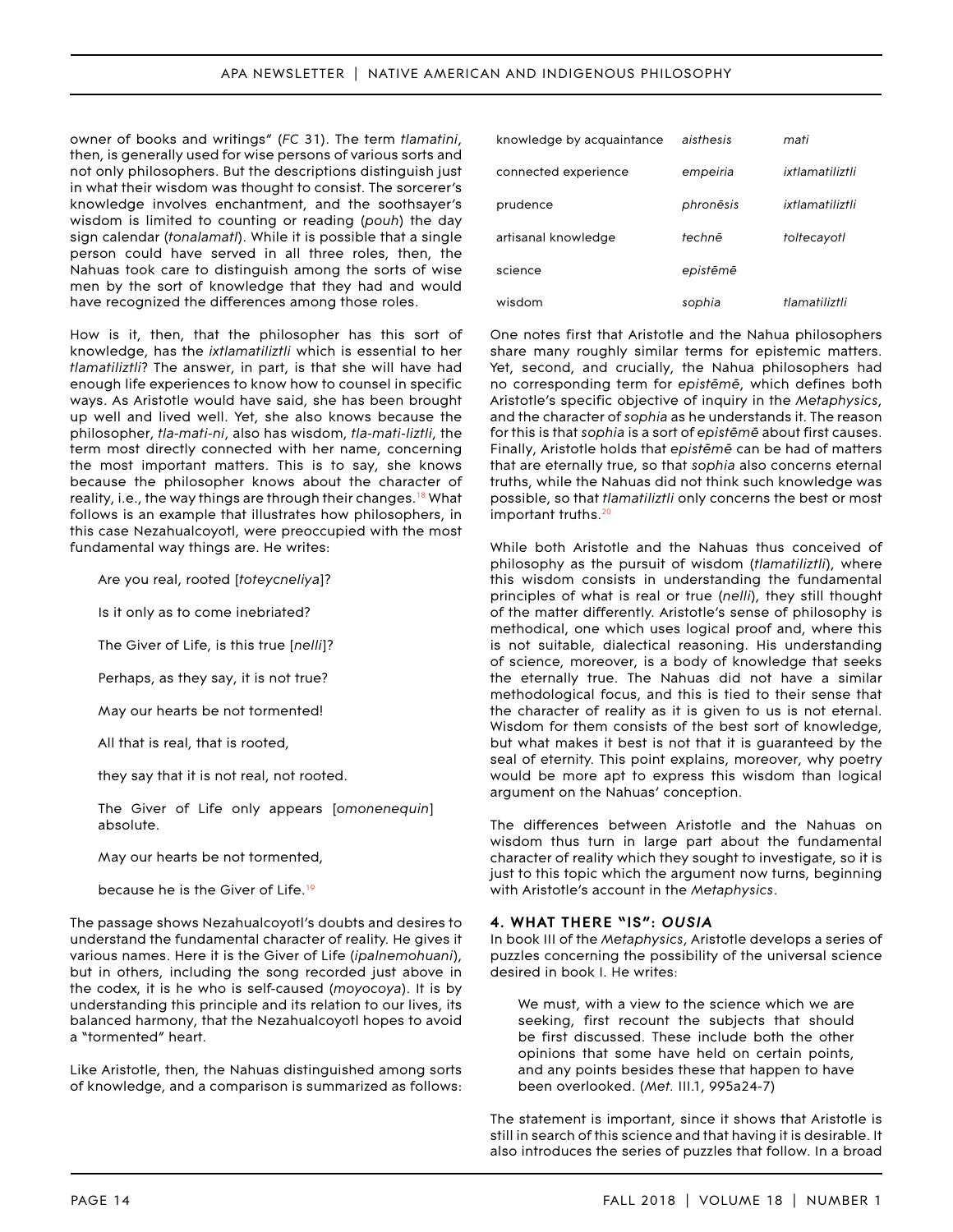way, these puzzles may be classed as (1) those concerning the possibility of this science, i.e., puzzles *about* this science, and (2) those concerning its character, i.e., puzzles *for* the science, such as those concerning substance, form, matter, and so on. It is possible to understand book IV as a response to the former puzzles about the science, while book VII, with special supplementation from books VIII, IX, and XII as a response to the latter questions.

The central puzzles about the universal science which Aristotle raises in book III, at least for present purposes, may be understood as a sort of dilemma. If the universal science studies causes, then it would appear to conflict with the special sciences, which also study causes (*Met.*  III.2, 996a18-b1). Yet, if it studies substance, then at least two problems may be thought to follow. First, the science would not appear to qualify as the sort that studies first axioms, since it would need to take the truth of those axioms for granted as other sciences do (*Met.* III.2, 996b33-997a5). Second, it is difficult to understand how there could be a science of substances as such, since this science would have to discuss essence as well—a substance, in part, explains the what, or essence (*to ti esti*), of something. Yet, "there seems to be no demonstration of the essence [*tou ti estin*]" (Met. III.2, 997a31-2).<sup>21</sup> The universal science, as a result, would appear to take for granted what it was supposed to study.

To address the puzzles about the desired science, Aristotle begins book IV with a new approach; it is that the universal science ought to be that which seeks to understand being *qua* being.

There is some science [*episteme*] which investigates being *qua* being and the attributes which belong to it in itself [*kath' auto*]. Now this is not the same as any of the so-called special sciences; for none of these others deals generally with being *qua* being. They cut off a part of being and investigate the attributes of this part—this is what the mathematical sciences do for instance. Now since we are seeking the first principles and the highest causes, clearly there must be something to which these belong in themselves. (Met. IV.1, 1003a21-28)<sup>22</sup>

The approach is intended to avoid immediately falling into the pitfalls identified in book III. Adding "*qua* being" helps, because it shows why it is that this science does not study the same causes as the special sciences. They cut off a piece of being, but this science does not. Additionally, this approach suggests that the science studies what is truly universal, what any being must be, and so does not presuppose a set of axioms in the worried way.<sup>[23](#page-12-15)</sup> Finally, this science does study essential properties of being, not those which are incidental, and so it does explain the what (*to ti esti*) of an entity.

Yet something additional emerges from Aristotle's new approach, namely, a set of conditions for what this science must be. He begins IV.2 by recalling that there are many senses in which a thing may be said to be. Yet they are not homonymous, but are all rather related to a central term.

The term "to be" functions just as "health" does. Yet as the various forms of "health" are all studied by one science, because there is a basic and central meaning, so too it would follow that all the senses of "being" are studied by one science, because it too has one central and basic meaning. He concludes:

It is clear then that it is the work of one science to study beings [*ta onta*] *qua* being.—But everywhere science deals with that which is basic [*kuriōs*], and on which the other things depend, and on account of which they get their names. And so if this is substance [*hē ousia*], then it is of substances [*tōn ousiōn*] that the philosopher must have the principles and the causes. (*Met.* IV.2, 1003b15  $19)$ <sup>24</sup>

In addition to concluding that the science of being *qua*  being is one, then, Aristotle also concludes that it must study that which is basic, and that this basic topic might turn out to be substance, *hē ousia*. As he develops the argument, however, he adds a second condition which substance must satisfy if it is to be the subject matter of the science of being *qua* being.

If, now, being and unity are the same and are one thing in the sense that they are implied in one another as principle and cause are . . . and if, further, the substance [*hē ousia*] of each thing is one in no mere accidental way, but with respect to the very what a being is [*kai hoper on ti*]—all this being so, there must be exactly as many species of being as of unity. And to investigate the essence [*to ti esti*] of these is the work of a science [*tēs epistēmēs*] which is generically one. (*Met.* VI.2, 1003b23-35)[25](#page-12-11) 

Aristotle's argument in this case is a little unclear, given the number of antecedents he uses before stating the consequent of the sentence. Yet his central point is that insofar as each being is one, in no mere accidental way, it is a what, an essence. And in making this case, moreover, he identifies *hē ousia* with the essence, the very what of a being, thus marking out a second condition which substance must satisfy if it is to qualify as the subject matter for the science of being *qua* being.

Collecting these points with the surrounding ones Aristotle addresses in the section, the following thesis emerges. If there is a science of being *qua* being, then it would be a single science with parts. The first among these parts is the study of *ousia*, substance, since the other parts would presuppose it. Moreover, since this is the proper topic for philosophy, the study of being *qua* being pursued in this way is first philosophy. Yet in order to supply the antecedent to this conditional claim, one must show that *ousia* both is the basic subject of intelligibility, and that *ousia* identifies the what or essence of a being. One must identify the basic subject, because otherwise one would not have reached the topic of first philosophy, and one must identify the essence, because otherwise the notion would not enjoy explanatory priority.<sup>26</sup>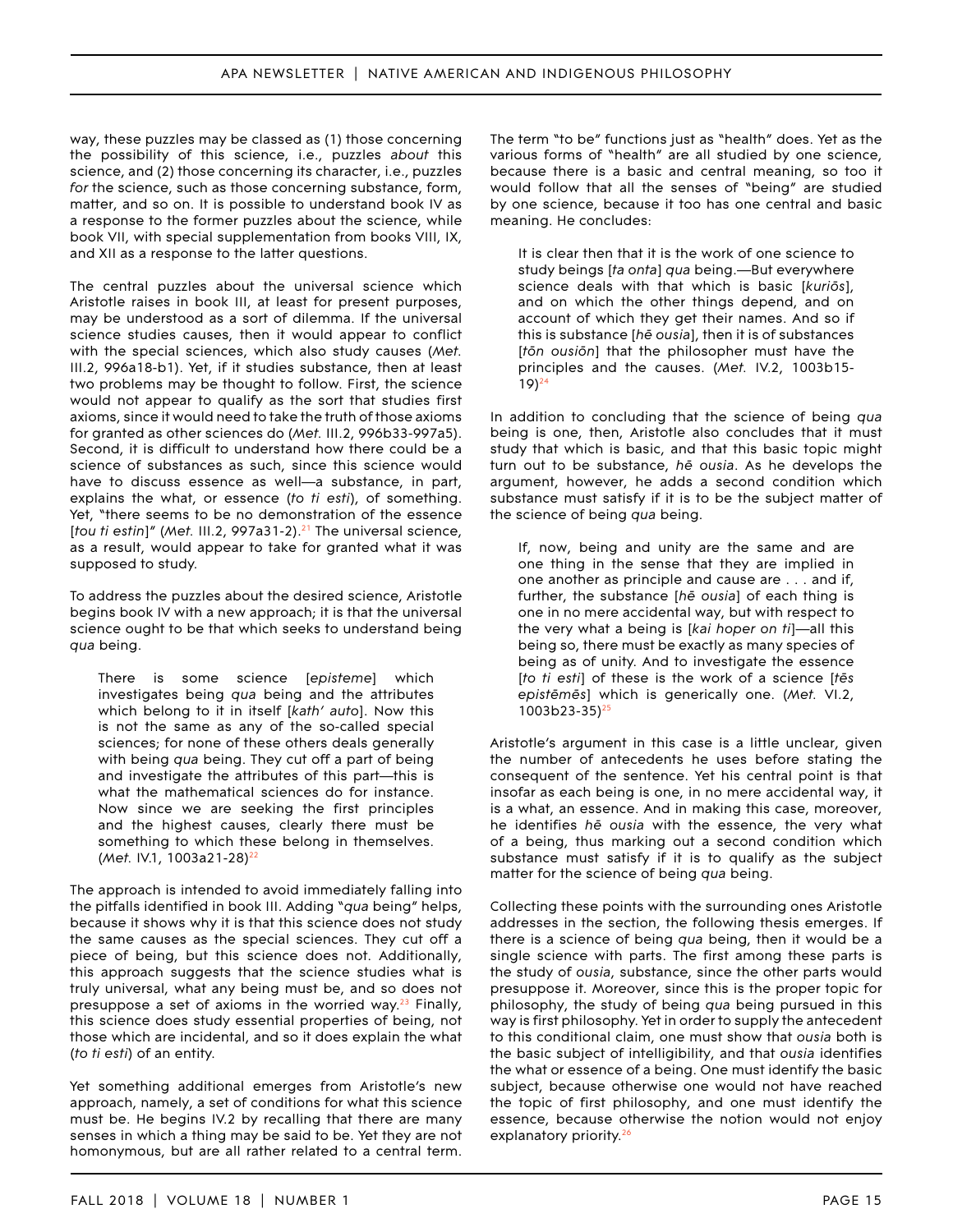At the end of book VII.1, Aristotle claims to have completed the argument left unfinished at the end of book IV. He writes:

And indeed the question which, both now and of old, has always been raised and always been the subject of doubt, namely "what is being [*ti to on*]?," is just this question, "what is substance [*tis hē ousia*]?" (*Met.* VII.1, 1028b2-4)[27](#page-12-18) 

In short, the question which the pre-Socratic philosophers had asked, and for which they offered answers which included fire and water, has been answered instead with *ousia*. Yet in order for Aristotle to be satisfied with his answer, he needs to have shown that *ousia* is the primary subject and that it is an essence. How does he do that?

With respect to the first topic, his argument is that the doctrine of the categories, discussed earlier, shows that substance is primary because it retains the right sort of asymmetrical relation with the other categories: they depend on it. This is the case because the others are not self-subsistent, capable of being separated, and substance is that which underlies them. "Clearly then," Aristotle concludes, "it is in virtue of this category that each of the others *is*. Therefore, that which is primarily and *is* simply (not is something) must be substance" (*Met.* VII.1, 1028a29-31).

To show that substance is an essence, that it explains the what of a being, Aristotle argues that substance retains explanatory priority with respect to the other categories in three ways: in time, formula, and order of knowledge (*Met.* VII.1, 1028a31). Temporally, one must recall that only substance exists independently. With respect to the formula [*logō*] of each term, substance must be present to complete the definition. Finally, he provides two arguments for the order of knowledge. At the beginning of the section, he argues from our linguistic use:

While 'being' has all these senses, obviously that which is primary is the 'what,' which indicates the substance of a thing. For when we say of what quality a thing is, we say that it is good or beautiful, but not that it is three cubits long or that it is a man; but when we say *what* it is, we do not say 'white' or 'hot' or 'three cubits long,' but 'man' or 'God'. (*Met.* VII.1, 1028a13-18)

The argument here, then, is that we speak in such a way that we treat the what of something as its substance, but this may only be a manner of speaking. This is why, at the end of the section, he also highlights what might be called a phenomenological argument: we experience a sense of knowing something when we know its substance: "we think we know each thing most fully when we know what it is, e.g. what man is or what fire is, rather than when we know its quality, or its quantity, or where it is" (*Met.* VII.1, 1028a36-b1).

The progression of argument in the *Metaphysics* thus moves from a statement about the subject matter of *sophia*  (wisdom) as the *epistēmē* (science) of being *qua* being, to an articulation of its first principle as *ousia* (substance), to

the basic criteria which an account of *ousia* must satisfy, namely, that it should identify both the basic subject of an entity and its what, or essence (*to ti esti*). Finally, in book VII Aristotle shows that *ousia* does satisfy these requirements, only to introduce the problematic relation of form and matter with their related notions, which will occupy him through books VIII, IX, and XII. Since the Nahuas conceive of wisdom rather differently, it is unsurprising that they should also understand the fundamental character of reality differently.

#### **5. THE IMPLICATIONS OF OMNIPREDICATIVITY**

Like Aristotle, the Nahua philosophers also sought to understand the basic character of reality. Yet the answer they proposed was not a form of being, suitably abstracted. One reason for this is that they had no word for "being" available to them. Considered semantically, the closest available term is *câ*, which means to be in some place or in some way. Nahuatl has several ways to abstract terms, so that it might have been possible to speak of *ca-yotl*  as roughly equivalent to *hē ousia*, or *ca-ti-liztli* as close to *to einai*, but in neither case would the terms have been suitably general. One would only have a sense of being-inplace/way-ness, rather than being-ness (*ousia*).

The semantic deficiency, however, leaves open the possibility that "being" is in some way conceptually implicit in the syntax of grammatical constructions in Nahuatl. Surprisingly, this is also not the case, for Nahuatl is not only an omnipredicative language, it is *the* paradigm case of a strongly omnipredicative language. $28$ 

In brief, an omnipredicative language is a bundle concept with eleven mophosyntactic features, where only one is necessary: that the language have no copula. To explain why Nahuatl lacks a copula verb or function, one must note first that in an omnipredicative language, as the name suggests, all lexical items can be used as (rhematic) predicates. As a result, even single nouns or pronouns can serve as a complete sentence. Yet, because nouns may function as predicates only in the present tense, it is necessary to supply a copular-type construction to broaden the tenses available. But in addition to forms of *câ*, one may use *neci* (to seem), *mocuepa* (to be turned into), *mochihua* (to become), <sup>29</sup> *monotza* (to be named), and a few other grammatical possibilities using the determiner *in* and the locative *ipan*. This range of possibilities shows that there is just no single copular verb or necessary copular construction.

A certain amount of the remaining properties are needed to establish that the language is sufficiently robust to be classed as omnipredicative, though it is not possible to produce a rule which states just how many. Yet one may imagine a scale of strength, so that at its far end one could claim that a language is paradigmatically strong if it exhibits all ten of the "optional" morphosyntactic features in addition to the necessary absence of a copula. Nahuatl is perhaps the only language which satisfies that strong requirement.

What this analysis suggests is that there is no notion in Nahuatl that is like "being" in the "Western" tradition of philosophy, whether that concept is taken to be expressed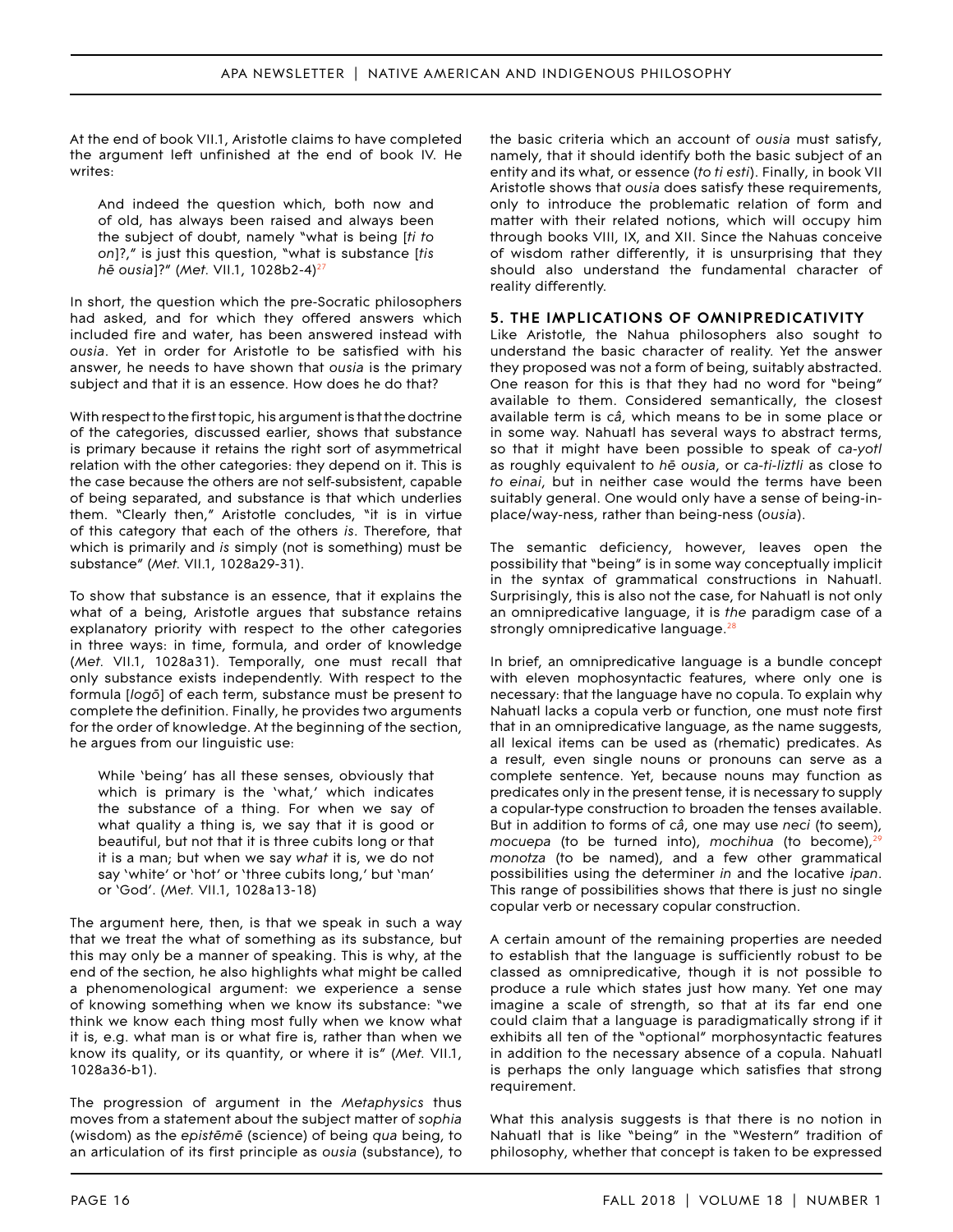either semantically or syntactically. While it is accurate, then, to claim that the Nahuas had an understanding of the basic character of reality, that they had a metaphysical outlook, it would be inaccurate to call it an onto-logy, where this term is understood etymologically to indicate the study of "being" (ōn). It is to spell out some of the features of this metaphysical but non-ontological outlook that the essay now turns.

#### **6. WHAT THERE "IS":** *(OME)TEOTL*

If the Nahuas did not think of "being" as the fundamental principle of reality, then what did hold that position? They had in mind two closely related notions, *teotl* and *ometeotl*. To explain, the analysis develops five closely related points: (1) that the Nahuas took there to be one fundamental principle of reality; (2) that its name is *(ome)teotl*; (3) that it is fundamentally relational or "dualizing"; (4) that it is all of reality, entailing that the Nahuas were pantheists; and that (5) *teotl* and *ometeotl* are related roughly as being and existence were related for some "Western" philosophers.<sup>[30](#page-12-22)</sup>

Beginning with the first point, recorded texts indicate that all the "gods" were taken, even by many commoners, to be a single being.[31](#page-12-23) In the *FC*, for example, we read the following, which is said after a child had been delivered.

The midwife addressed the goddess Chalchiuhtilicue, the water. She said: our lady of the jade skirt [*Chalchiutilicue*], he who shines like a sun of jade [*Chalchiuhtlatonac*]. The deserved one has arrived, sent here by our mother, our father, Dual Lord [*vme-tecuhtli*], Dual Lady [*vme-cihuatl*], who dwells in the middling of the nine heavens [*chicunauh-nepan-juhca*], in the place of duality [*vme-ioca*]. (FC 6, 175)<sup>[32](#page-12-24)</sup>

One perceives in this text that the same being is addressed as *Chalchiutlique* and *Chalchiutlatonac*, and then later as *Ometecuhtli* and *Omecihuatl*. This means that the single god, which is addressed, has a double gender. The singularity is underscored by the following reference to the place where the god dwells: the middling of the nine heavens, the place of duality. Despite the opinions of the Conquistadors, the Nahuas of the pre-conquest period did not believe in a pantheon of gods, but treated all as mere aspects of a single supreme being. There is, in short, just one principle of reality, just one god, who has a double gender, and who metaphorically "dwells" at the point where the nine (*chicunauh-*) heavens (*-iuhca*) middle (*-nepan-*).

If the first important feature of reality for the Nahuas is that there is just one basic principle, then a second closely related point follows, namely, that this principle is best named *(ome)teotl*, by which is intended two closely related notions: *teotl* and *ometeotl*. As a first approximation for this claim, one might focus on the support for "*ometeotl*" as a basic name for the principle, leaving its relation to *teotl* for discussion with point 5 below.

That "*ometeotl*" is a basic name for the fundamental principle of reality is already supported by the word for "two" or "double," i.e., "*ome*," included in all the significant names for the Nahua god. The passage just above, for

example, refers to this god as Dual Lord (*Ometecutli*) and Dual Lady (*Omecihuatl*). The conception itself appears in the *Historia Tolteca-Chichimeca*, which a linguistic analysis shows to be from a period prior to the Mexica empire, likely from or just after the nomadic (*chichimecas*) period of the people.[33](#page-12-19) Appearing in a song of philosophical poetry, it reads as follows:

Which way shall I go? Which way shall I go

To follow the path of the god of duality [*ome-teotl*]?

Perhaps your house is

in the place of the fleshless?

Perhaps in the interior of the heavens?

Or is the place of the fleshless just here, on earth [*tlalicpac*]?[34](#page-12-20) 

What this passage shows is that the *tlamatinime* seek to follow the path of the god of duality (*ome-teotl*), the single principle of existence. Unlike the many *ome*- uses one finds in the *FC*, moreover, this passage directly names the principle *ometeotl*, so that one can have confidence that the notion is not a philosophical reconstruction, but something held explicitly.

If there is just one principle, one god (first claim), and its best single name is *ometeotl* (second claim), then a third claim follows closely on these: the basic principle is characterized by a sort of duality. The texts identified so far amply support this notion, with the male-female doubling of each name for the god, and the not infrequent use of *ome*- prefixes for these names. Yet in the passage that follows, from the *Códice Matritense*, an earlier version of Sahagún's *Florentine Codex*, one finds further support for the notion that the double is the consort or *inamic* pair. It reads as follows:

- 1. And the Toltecs knew
- 2. that the heavens are many,
- 3. they said that there are twelve superimposed divisions.
- 4. The rooted god [*nelli teotl*] lives there with his consort [*inamic*].
- 5. The celestial god [*ilhuicateotl*] is called the Lord of Duality [*ometecuhtli*],
- 6. and his consort the Lady of Duality [*omecihuatl*], the Lady of the Heavens,
- 7. which means:
- 8. he is king, he is lord over the twelve heavens. $35$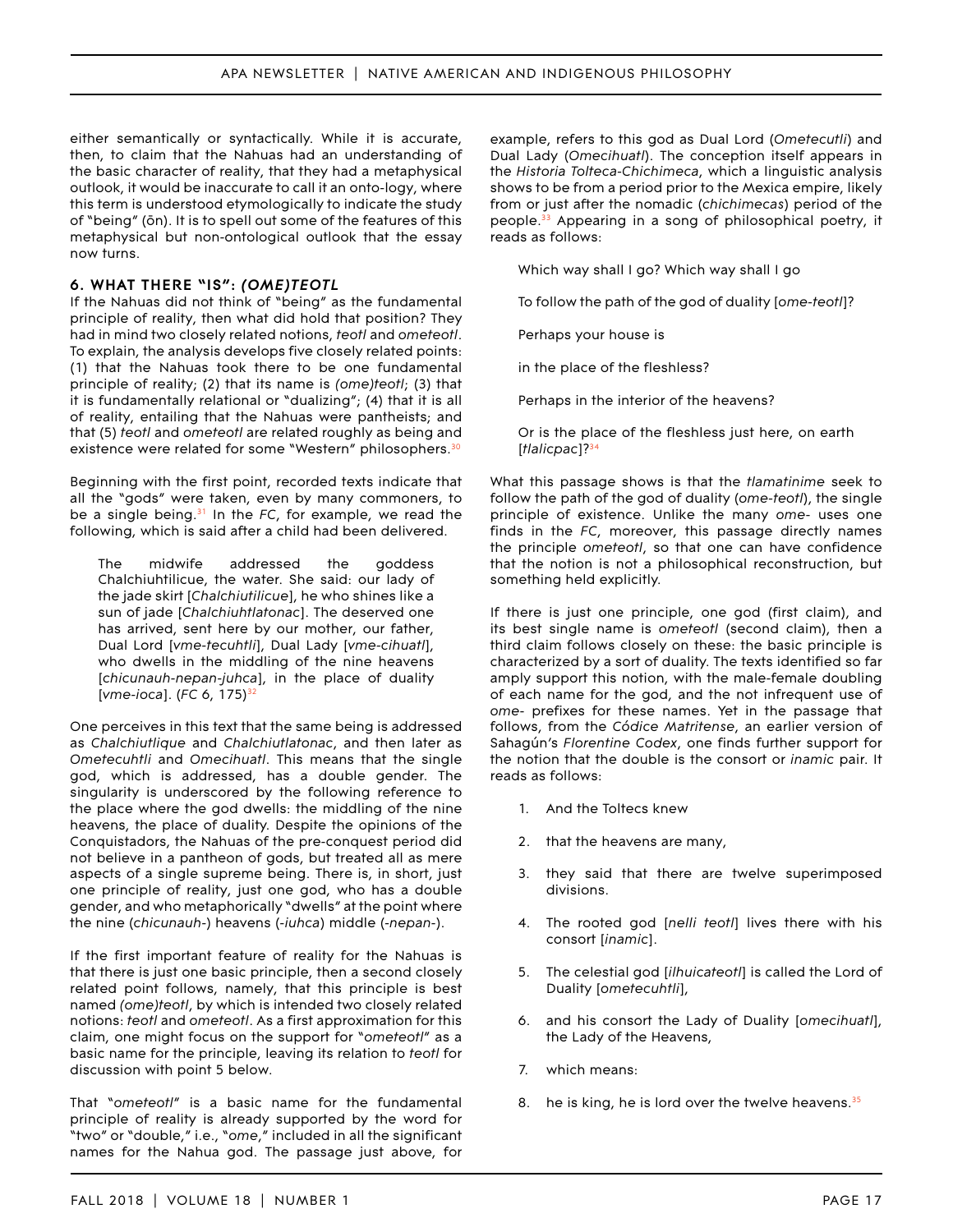A few words of explanation about the broader context of line 4, in which the *inamic* appears, may facilitate comprehension.

In line 1 the term "Toltec" appears. At the time of the conquest, the Nahuas, and especially the Mexica in Tenochtitlan, admired the predecessor culture they found when they, as a wandering group, came to settle on the swampy bog and found their city. They called this lofty culture the Toltec culture, and the term "Toltec" came to indicate refinement, skill, and (as noted above) a knowledge about crafts. The Mexica (especially) distinguished this culture from the culture of the wandering "Chichimechas," a term roughly equivalent to the Greek "barbarian," i.e., a people who spoke a different language and were considered rude, even though they were themselves such wanderers at one point.[36](#page-12-25) 

With respect to lines 2-3, it is helpful to bear in mind that the Nahuas, like Aristotle, thought that there were multiple heavens, or spheres, which accounted for the movements of observable celestial bodies. Exactly how many heavens there were varies on the text consulted, ranging from nine to thirteen. What the Toltec wisdom conveys, then, is a general understanding about the structure of the heavenly bodies and our cosmos.

The remaining lines make two points. The first, in lines 7-8, is that the one god under discussion is the basic principle of the cosmos, of all reality. Here that understanding is expressed metaphorically as the god's rule over the twelve heavens. The second point, in lines 4-6, is that the one divine being, *teotl*, is identified in the singular, though it has a dual, reciprocal, aspect. In the singular, it is called the *nelli teotl*. The word *nelli* most basically means "rooted," as a tree is rooted to the earth, but in its broader sense it came to be used as the term for "truth" and "reality." This is the true god. Yet the very same line identifies this god as one that appears with his consort, *inamic*, which is why s/he always appears in doubles: the Lord of Duality, the Lady of Duality. As the context suggests, moreover, these doubles are related to each other in a reciprocal and complementary way, as are male and female, heaven and earth, day and night, hot and cold, life and death, cleanliness and filth, and so on. $37$ 

These remarks support what is most important about *ometeotl's* consorts. Though discussion of relations among pairs tends to predominate in the Nahua outlook, what matters is that a relationship of reciprocity is established among complementary aspects, so that in principle any number of consorts might be involved, from three (the underworld, the earth, and the heavens), to four (the number of cardinal coordinates), to nine or thirteen (the number of heavens). The claim that *ometeotl* is dualizing in character thus means more than that it is expressed in doubles. Most centrally it means that it is a principle that exists as a linking (coupling, or trilling, or quadrupling, *et cetera*) relation.

These points lead naturally to the next claim, namely, that the Nahuas were pantheists for whom *ometeotl* is existence. This point is supported variously, though one finds it perhaps most clearly in the Nahua cosmological myths. The *Historia de los Mexicanos por sus pinturas*, which relates the character of the cosmos and the origin of human beings, especially as the Mexica in Tenochtitlan adapted the tale, runs as follows. It begins by stating that the Mexica had one god, *Tonacatecutli*~*Tonacacihuatl*, Lord and Lady of Sustenance, and that this being has always existed in the thirteenth heaven.<sup>38</sup> It had no beginning, and was not caused or created by another. Because it is dualizing, an inamic/relational being, it is the source of all the other gods and all the five Sun-Eras of cosmic history.

*Tonacatecutli~Tonacacihuatl* then "engendered four sons," which are identified with the cardinal coordinates: Red Smoking Mirror (*Tlatlauqui Tezcatlipoca*), Black Smoking Mirror (*Yayauqui Tezcatlipoca*), Quetzalcoatl (Plumed Serpent, also called "*Yohualli Ehecatl*," Wind and Night), and Bone Lord (*Omitecutli*), whom the Mexica, with their penchant for rewriting myths, all called *Huitzliopotchli*, their city's specific patron deity.<sup>39</sup> These four gods are the forces which activate the history of the cosmos, as they relate, balance, and struggle with each other. They are, in brief, the first expression of the dual principle. In the second chapter, after six hundred years, the gods come together to put the world in motion and, in the following passages especially, Quetzalcoatl must undertake a series of actions to restore humans to the cosmos.<sup>[40](#page-13-3)</sup>

What one witnesses in this account, then, is a sequence of reasoning such that the primary dual principle comes to be expressed progressively as more complex sets of relations, as four forces, as time, as cosmic Era-Suns, and eventually as people, who are brought into existence through the lifeforce of the gods themselves. The account thus provides conceptually strong support for the claim that the Nahuas, especially their learned *tlamatinime*, were pantheists, for they held that the divine (*teotl*) pervades all things, is expressed through all of existence itself.<sup>[41](#page-13-4)</sup>

This feature of the divine also explains several points concerning the names given to it. Why, for example, is its name Smoking Mirror (*Tezcatlipoca*), and how is that name related to the title Lord of the Near and Nigh (*Tloque Nauhque*), or Wind and Night (*Yohualli*, *Ehecatl*)? For example, in the *FC* we read the following address during the rite of confession: "And can you, using human sight, behold the Lord of the Near and the Nigh, the Young Man, the Self-Creator, Our Lord, Smoking Mirror?" (FC 6, 33).<sup>[42](#page-13-5)</sup> How are we to understand statements like these?

One might begin to respond with the most straightforward of the names: Lord of the Near and the Nigh. The name is straightforward because it directly suggests that Ometeotl is always nearby, is omnipresent, and this is true because Ometeotl not only pervades all things, but self-expresses as all things. The next conceptual name, Wind and Night, evokes cases where our human vision functions poorly or fails altogether. It is hard to see the wind, because we only see what the wind moves, and it is hard to see during night, precisely because we have only outlines of those objects. The core idea at work in the name Wind~Night, then, is that Ometeotl is imperceptible, or at least not directly perceptible, since Ometeotl is everything. Stated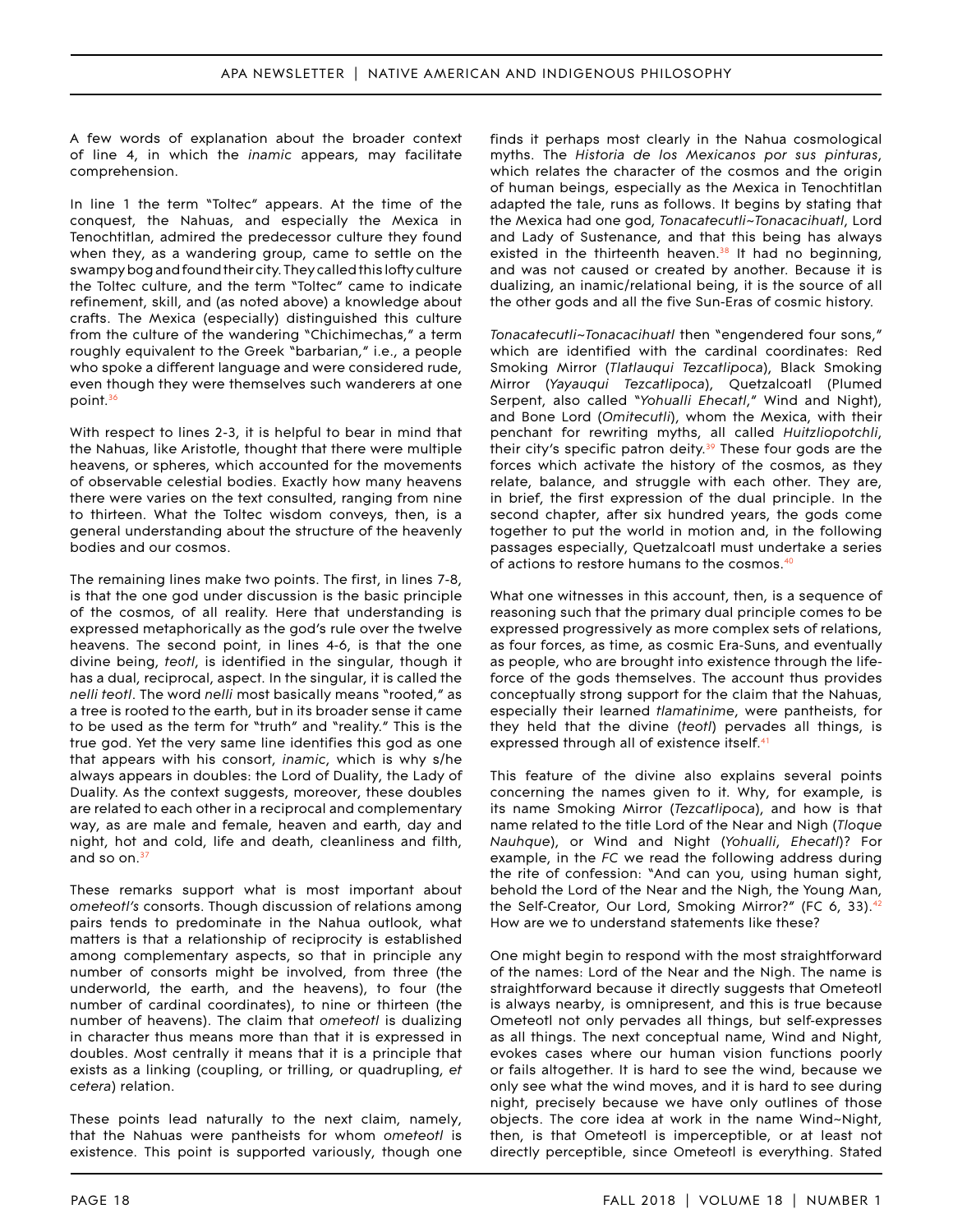differently, Ometeotl is not a single object which might be the focal point of perception, and it is this imperceptibility which explains why the passage begins by asking whether human sight (*tic-tlacat(l)-itta*) will be sufficient to perceive the single and same being given all the following names. Turning to the last, and most puzzling names, Tezcatlipoca, the foregoing provides some context. Standardly translated as Smoking Mirror, the grammatically central and the uncontested portion of the name is *tezcatl*, mirror.[43](#page-13-8) In Nahua literature a mirror is used as a metaphor for an object that illuminates an area. Yet the context here is cosmological, rather than local, so the suggestion is that Ometeotl is a source of light, the mirror, the sun, which is clouded, smoked, at night. This would be consistent, of course, with the panentheistic outlook of the *tlamatinime*, for whom Ometeotl is imperceptibly everywhere, and so is the cosmos and its heavenly motions.<sup>44</sup>

*The Legend of The Suns*, recorded in the *Codex Chimalpopoca*, provides important details about the character of cosmogenesis as the Nahuas understood it, but it also introduces an important philosophical distinction for the fundamental character of reality, namely, the difference between existence (*Ometeotl*), and "being" or "reality" (*teotl*), which is the fifth claim for this section. The recorded text is a transcription in Nahuatl which relays the information that an indigenous *tlamatini* (philosopher) read to a scribe from an ideographic pre-Cortesian *amoxtli*  (painting-book). He begins by pointing out the origin of the story: "Here is the wisdom-fable-discourse, how it transpired long ago that the earth was established, how each thing found its place. This is how it is known in what way all the suns began."<sup>45</sup> The discourse records the first four suns as a complete unit, then interjects two tales, one about maize corn and another about Quetzalcoatl's journey to bring humans back to life on earth, and then relates the story of the fifth sun, in which we are presently supposed to live.

The stories of the five suns often strike the modern reader as mythical curiosities, though it should be noted that the sense that humans had been created and destroyed, or lived and perished, multiple times was broadly shared in Mesoamerican culture.<sup>46</sup> Briefly, the story goes as follows (formatted for clarity).

With the first sun, named 4 Jaguar, the humans who lived survived 676 years, but were eventually devoured by Jaguars and so destroyed totally. During the period of this sun, the text tells us that the people ate "7 straw [*chicome malinalli*]," which would have been the calendrical name of a sacred food, such as corn or squash, but we are uncertain which exactly. (*CC*, slide 75.7)

Under the second sun, named 4 Wind, humans were blown away and became monkeys, though not totally destroyed. What they ate was 12 snake.

In the third sun, named 4 Rain, humans were rained on by fire, and turned into birds. Their food was 7 Flint.

In the fourth sun, named 4 Water, humans who ate 4 flower were inundated in a flood and became fish.

It is at this point that the two additional fables about maize and Quetzalcoatl are related, and then the story of the fifth sun, 4 Motion, is relayed. For its creation Nanahuatl throws himself into a fire, and his consort Nahuitecpatl threw herself into the ashes. Yet, because Nanahuatl would not move, the other gods living in the paradise garden Tamoanchan sacrificed themselves so that he would continue in his orbit.

This is our age, and though it is not stated in the text now entitled *Legends of the Sun*, in a companion text, *Annales de Cuauhtitlan*, the retelling of the five suns relates the following:

This fifth sun, 4 Movement [*ollin*] is its day sign, is called Movement Sun [*olintonati*], because it moves along and follows its course. And what the old ones say is that under it there will be earthquakes and famine, and so we will be destroyed. (*CC*, slide 2.42)

As with the previous suns, ours too will come to an end, and as was the case with those suns, it is the basic character of the cosmic organization, jaguars, rain, and so on, that spells the end of the living people. Since our sun is a sun of movement, specifically *ollin* movement, which is associated with undulating or wave-like motion, our end will be through earthquakes with famine.

What matters about the *Legend of the Suns* for philosophical purposes is that it can explain the relationship between *teotl* and *ometeotl*. For it makes clear that what happens to exist now is an expression of a specific configuration of the divine, i.e., *teotl*. Each sun is a special configuration of the *teotl* in a cosmic order, complete with the sorts of food that are appropriate to the kind of being which lives in that order. *Teotl* is thus expressed *qua* sun as *ometeotl*. Yet *ometeotl*  exists only *qua* a specific sun, such as 4 Movement, which happens to be our specific cosmic configuration.

To contextualize the matter more broadly in Nahua thought, one might put it as follows. Though the Nahuas occasionally spoke of *teotl* simply as what there is, in general they spoke and wrote of it as *teotl* under some aspect, as a specific god such as *Tezcatlipoca*, or by a specific characteristic, as the Wind and Night, or most generally as *ometeotl*. Yet what the legend of the suns shows is that any of the specific configurations we witness, the way in which *teotl*  takes concrete form through doubling, through balancing or rooting consorts, could have been otherwise. In fact, it was otherwise at some point, and will be again later. This is why Nezahualcoyotl claims that we live fundamentally "in a house of paintings," in the painting book of the divine, wherein the slightest brush movement may blot us out (*RS*, fol. 35r). "The earth," that is, the place where humans live, "is slippery, slick" as a famous Nahua saying goes (*FC*  6, 228). $47$  But the cosmos itself, and not only our human condition, is fragile in its balance and ephemeral at its core.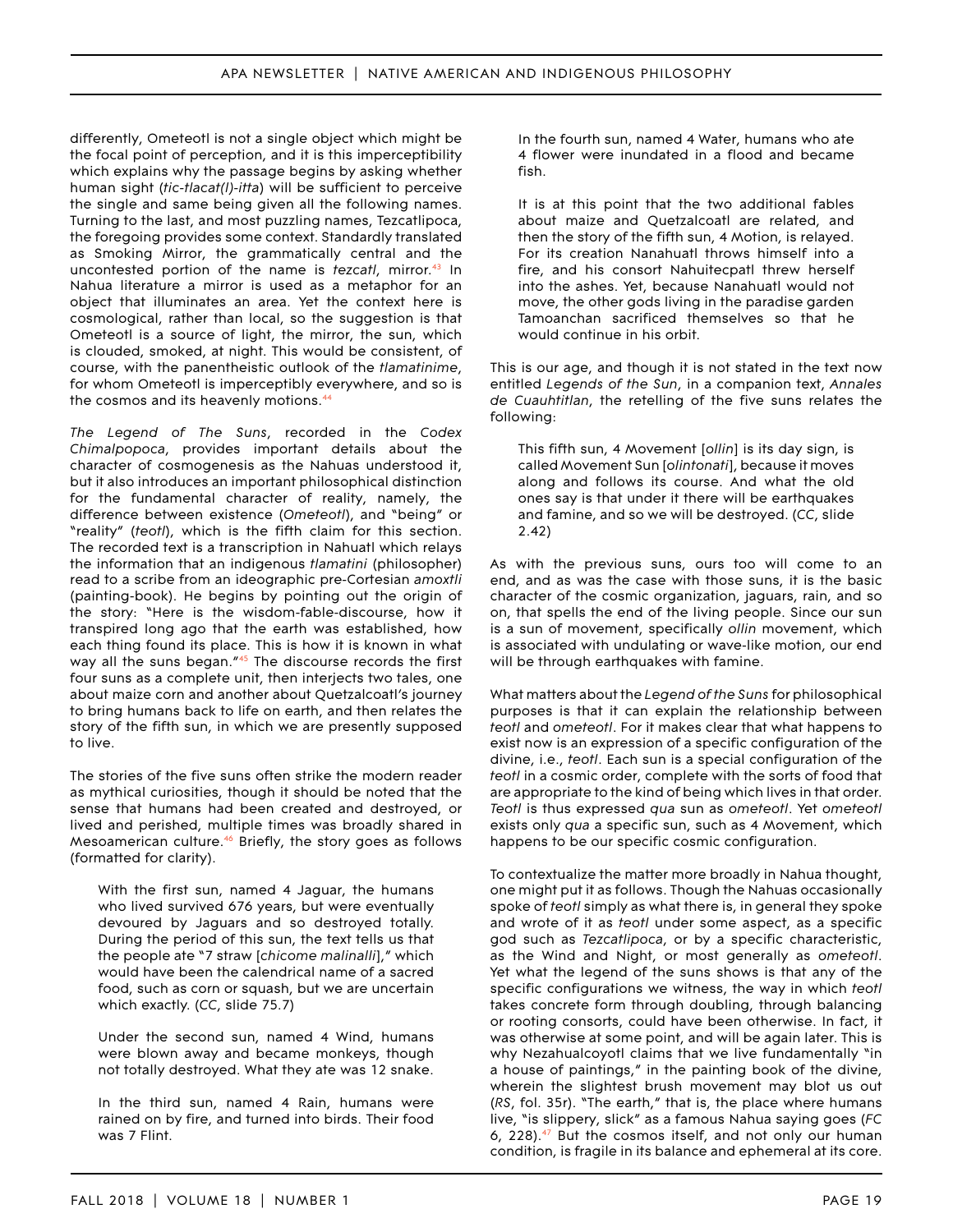This is why, if 4 Movement is our cosmic order, *ometeotl*  may be thought of as "existence," and *teotl*, the reality of all possible cosmic expressions, as "being."

#### **7. DIVINITY:** *OUSIA AKINĒTOS* **AND** *TEOTL*

Before concluding, the argument considers what would appear to be an important difference in the accounts of reality as one finds it in Aristotle and the Nahuas. Aristotle's presentation in the central books of the *Metaphysics*, books IV through IX, roughly, appear to proceed by way of a naturalist directive, i.e., they do not require any specific sort of religious commitment, while the Nahuas' directive, at first blush, appears to be fully theological. *(Ome)teotl*  may be taken as the basic character of reality, but it never loses its connection with divinity. The foregoing argument does provide grounds to understand *teotl* as "the way things are through their changes," but it does not suggest that the term, which is most often translated as "god," is unconnected to divinity in the Nahuatl mind. Two points should be noted in response.

A first is that certain authors, Nezahualcoyotl, for example, do question the existence of the divine and the specifics of religious belief. In a philosophic poem entitled "I Am Sad," he writes:

I am sad, I grieve

I, lord Nezahualcoyotl.

With flowers and with songs

I remember the princes,

Those who went away,

Tezozomoctzin, and that one Cuacuahtzin.

Do they truly live,

There Where-in-Someway-One-Exists?[48](#page-13-15) 

Nezahualcoyotl is in these lines clearly expressing doubt about life in a place after death. Must it be a place where one in some, non-fleshy way exists? This doubt in the afterlife, further, explains Nezahualcoyotl's ongoing preoccupation with death, since he is little comforted by the ordinary stories. Yet, beyond this and similar instances of doubt, it is important to recognize that the Nahua conception of *teotl*  is hardly a personal god. *Teotl* is rather more like a universal energy which is formed into our specific cosmos for a time. As pantheists, their conception of *teotl* was closer to the Buddhist Nirvana or Benedict Spinoza's substance than the personalist conceptions of the divine that often trouble those who would like philosophy to be strictly naturalist. Taken together, these remarks suggest that the Nahua *tlamatinime* did not think of a personal god as the fundamental source of reality, but rather argued for a view of the world that recognized a divinity to be present in all features of the natural world.

A second response is that the matter is not so straightforward in Aristotle either. One may think of the project of the *Metaphysics* to be completed in either of two ways. One way is as a general theory of substance, one that articulates how substance satisfies the requirements for a science of being *qua* being, and just in what the characteristics of that substance consist. Another way is to consider substance's most exemplary case, the first mover or uncaused cause. In the opening chapter of book VI of the *Metaphysics*, Aristotle suggests that the latter is closer to his understanding. He writes:

if there is no substance other than those which are formed by nature, natural science [*physikē*] will be the first science; but if there is an immovable substance [*ousia akinētos*], the science of this must be prior and must be first philosophy, and universal in this way, because it is first. And it will belong to this [discipline] to consider [*theōrēsai*] being qua being—both what it is [*ti esti*] and the attributes which belong to it qua being. (Met. VI.1, 1026a27-32)

Aristotle not only states that the study of this immovable substance is best named first philosophy, its consideration uses the Greek word *theōrēsai*, which is composed of the terms *theos*, divinity, and *horaō*, to see. It would be too much, in general, to take the etymological origin of the word as its meaning, namely, "to see the divine," but in this case, Aristotle is explicitly supporting just this outlook.

What, then, is one to make of Aristotle's approach in the *Metaphysics*? Some have suggested that this is but a holdover from Aristotle's earlier Platonic education in the Academy.<sup>49</sup> Others have argued that we should rather excise the offending passage from our interpretation of the *Metaphysics* so that Aristotle completes a naturalist account of substance in book IX, and in XII undertakes a special investigation into a substance which is divine and with a mind.

Yet the most natural reading would be to take Aristotle at his word: he understands the arguments of book XII, which investigation he also explicitly calls theology, first philosophy par excellence. The idea would appear to be that the first mover is a model of substance, and in that way an answer to the general question of being *qua*  being.<sup>50</sup> This would make Aristotle's outlook generally consistent with his arguments in the NE that theoretical contemplation is the only way that we humans can act as immortalizing beings, and that this is one of the reasons why the contemplative life is the best and accompanied by the best pleasure (hēdonē).<sup>51</sup>

What these points suggest is that there is likely not so great a distance between Aristotle and the Nahuas in taking the basic character of reality to be divine. Similarly, neither view is committed to understanding the divinity of reality to be of the sort that is guaranteed by a personal and soteriological god.

#### **8. CONCLUSION: WISDOM AND METAPHYSICS**

The basic question of "Western" metaphysics cannot be put into words in Nahuatl, whether three or more, because the language has no concept of "being," understood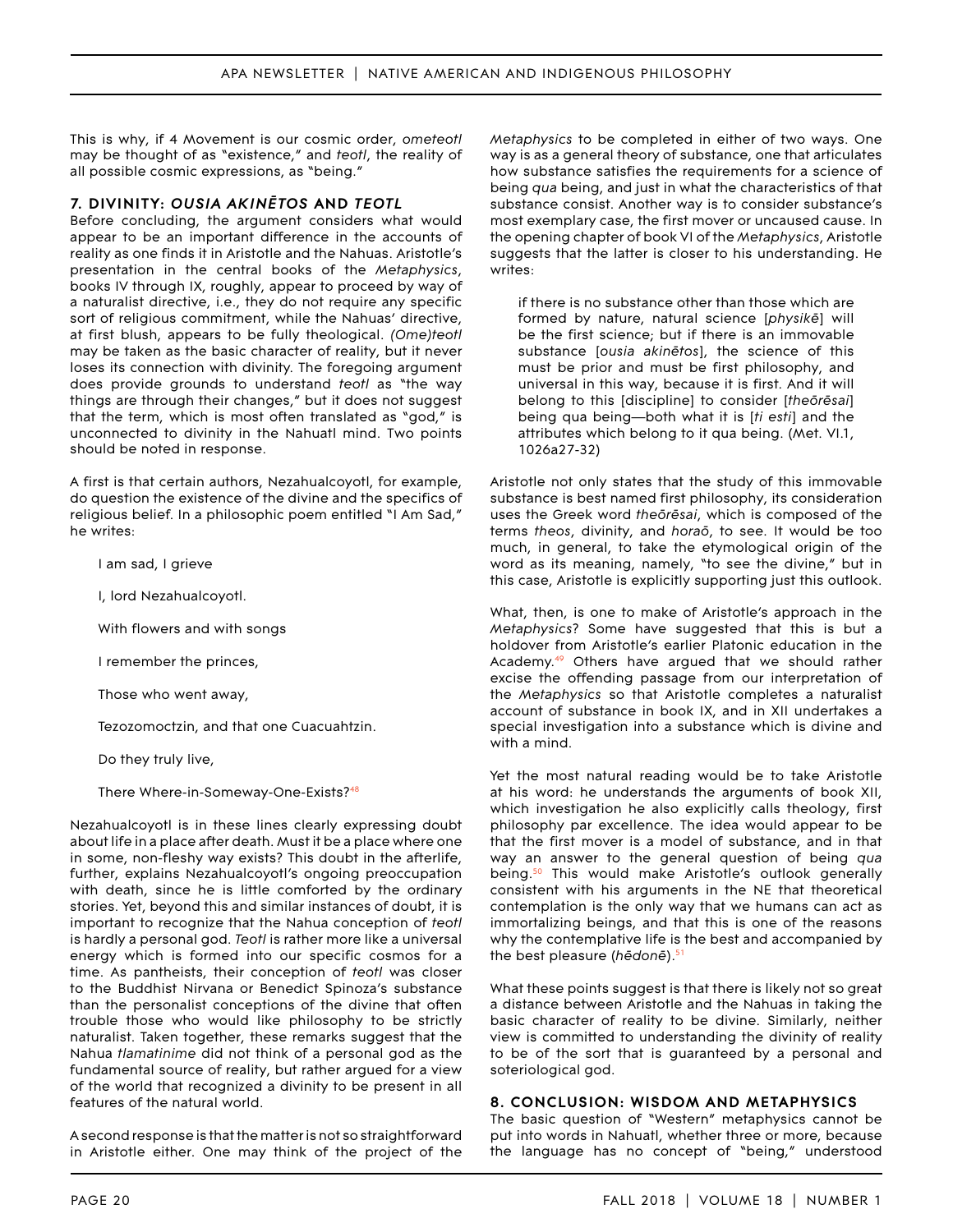either semantically or syntactically. Yet the pre-Columbian *tlamatinime* (philosophers) did ask about the fundamental character of reality. Like Aristotle who called this knowledge *sophia*, "wisdom," the Nahuas called it *tlamatiliztli*, which is also best translated as "wisdom." For Aristotle, however, s*ophia* consists in grasping the first principle of the science (*epistēmē*) of being *qua* being, which he argued was identified when one understood just in what substance (*ousia*) consists. For the Nahuas *tlamatiliztli* consists in understanding the way things are through their changes, *teotl*, and giving it the most adequate expression one can, namely, in poetry. The reasons for this conclusion are two: first, one can neither grasp *teotl* directly, She~He is the Wind and Night, and, second, *teotl* is nothing but the ways of cosmic (punctuated) radical transformation. Finally, for Aristotle, any account of the substance of an entity ought to explain why it is a basic subject, and why it is an essence (*to ti esti*). For the Aztecs, *teotl* is doubly expressed, as some cosmos generally, as *ometeotl*, and as a cosmos specifically, for example, ours, which is 4 Movement these are, if not the criteria, then at least the character of *teotl*'s intelligibility.

The present essay thus bears several fruits for scholarship. It is not only the first to undertake the comparative task in thinking through the relations among Aristotle's ontological project and the Nahuas' metaphysical outlook, it is the first to look seriously at the epistemic terms used and the specific epistemic claims each project implies. Aristotle is traditionally taken to hold a metaphysically realist view, since for him we can both know what there is, perhaps by induction (*epiagogē*) or intuition (*nous*), and what there is, *ousia*, is intelligible and eternal. The Nahuas, by contrast, were quasi-realists. They did not deny that we could know, in some sense (as *mati*), the cosmic order in which we live, but they did deny that this cosmic order was the basic character of reality itself. That reality, the *nelli teotl* (true/rooted being), is only ever expressed as a cosmic order, *ometeotl*, which undergoes radical, punctuated transformations. Wisdom (*tlamatiliztli*) thus consists in grasping the limits of our knowledge (*mati*), in understanding the evanescence of the cosmic order itself.

A final and important fruit concerns the adequacy of these outlooks. The philosophic task for historical works shares something in common with anthropology and history, namely, that it aims to describe accurately the notions and basic frameworks which were held by historical persons or traditions. Unlike these other disciplines, however, philosophy also aims to evaluate the character of the frameworks under discussion for their reasonability. As Socrates might have asked: Are they true? The topics of the present essay are difficult to answer generally, and especially so in the space of a single essay. What it is hoped is that the foregoing provides the grounds for concluding that while quite different from Aristotle's substance ontological, the Nahua's process metaphysics is at least *prima facie* reasonable when considered alongside his. Moreover, it approaches the fundamental question of metaphysics in a way that does without the two basic criteria which Aristotle thinks any good answer should meet, namely, that the account address basic subjects and essences. If the Nahua approach is the correct one, then it

would appear that not only is Aristotle's approach likely to be inaccurate, but much of the "Western" tradition, which follows him to some degree, is as well. Whether the Nahua account holds up under further scrutiny may form a task for future research.

#### **ACKNOWLEDGMENTS**

A version of this essay was presented at the 92nd Annual Meeting of the American Philosophical Association Pacific Division, arranged by the APA Committee on Native American Philosophers (2018). I am thankful to the audience members for their feedback, which contributed to the development of this essay. I am also thankful to the reviewers of this essay who provided detailed comments on an earlier draft, which resulted in a much improved version.

#### **NOTES**

- <span id="page-11-0"></span>1. Aristotle, *Metaphysics*, in *The Complete Works of Aristotle*, ed. Jonathan Barnes, trans. W. D. Ross, vol. 2 (Princeton: Princeton University Press, 1984), book IV.1, 1003a20-1. To be abbreviated *Met*. hereafter. When not using the English translation, or when modifying it, I have used *Aristotelis Metaphysica*, ed. W. Jaeger (New York: Oxford University Press, 1957) for the Greek source.
- <span id="page-11-1"></span>2. Willard Van Orman Quine, *From a Logical Point of View: Nine Logico-Philosophical Essays* (Cambridge: Harvard University Press, 1980), 1.
- <span id="page-11-5"></span>The same point holds for Martin Heidegger as well, but his case is different insofar as he sought not so much to engage in the tradition of "Western" metaphysics as to dig beneath it. This is just the point that he makes in the "Introduction" to *Gesamtausgabe*, Band 2, *Sein und Zeit* (Tübigen: Max Niemeyer Verlag, 1972), available in English as *Being and Time*, trans. Joan Stambaugh (Albany: SUNY Press, 1996). In light of Heidegger's aim, one might wonder whether a better way to his goal might not have been simply to undertake work in comparative philosophy.
- <span id="page-11-6"></span>4. I of course have in mind Alfred North Whitehead's *Process and Reality*, ed. David Ray Griffin and Donald W. Sherburne (New York: The Free Press, 1978), and Gilles Deleuze's work in *Différence et répétition* (Paris: Épiméthée Press, 2013), available in English as *Difference and Repetition*, trans. Paul Patton (New York: Columbia University Press, 1995), and *Logique de Sens* (Paris: Éditions de Minuit, 1982), available in English as *The Logic of Sense*, trans. Mark Lester and Charles Stivale (New York: Columbia University Press, 1990).
- <span id="page-11-7"></span>5. See, for example, James Maffie, *Aztec Philosophy: Understanding a World in Motion* (Boulder: University of Colorado Press, 2014), 23. I do not, of course, disagree with Maffie. The purpose of the present essay is to clarify just what is intended by a "process" metaphysics when faced with an articulate account which would appear to take the substance of an entity to be just that, a process, *energeia*.
- <span id="page-11-8"></span>6. I mean only to support the tradition notion here, to write for a moment as the schoolmen did, that the essence (*to ti esti*) of an entity is its first actuality.
- <span id="page-11-9"></span>7. The views on this topic are vast, but two that are of interest are those who develop some form of the answer that forms are particulars, including Wilfred Sellars, "Substance and Form in Aristotle," *Journal of Philosophy*, vol. 54 (1957): 688–99, and Charlotte Witt, "Aristotelian Essentialism Revisited," *The Journal of the History of Philosophy*, vol. 27 (1989): 285–98, and others who maintain that only some universals are not substances (rather than no . . . are), including G. E. L. Owen, "Particular and General," *Proceedings of the Aristotelian Society* 79 (1978): 1–21, and Michael J. Loux, *Primary Ousia: An Essay on Aristotle's Metaphysics Z and H* (Ithaca: Cornell University Press 1991).
- <span id="page-11-2"></span>8. Translation is my own.
- <span id="page-11-3"></span>The connection with sight and knowing in this passage is much closer in the Greek, since the word Aristotle here uses is "*eidenai*," which is related to the word "*idea*," literally, the look of things.
- <span id="page-11-4"></span>10. Aristotle here references his discussion of science and art in *Aristotelis Ethica Nicomachae*, ed. I. Bywater (New York: Oxford University Press, 1984), book VI.3, 1139b22-23, and so the present development takes these points from that work to complete the argument. Hereafter abbreviated as *NE*.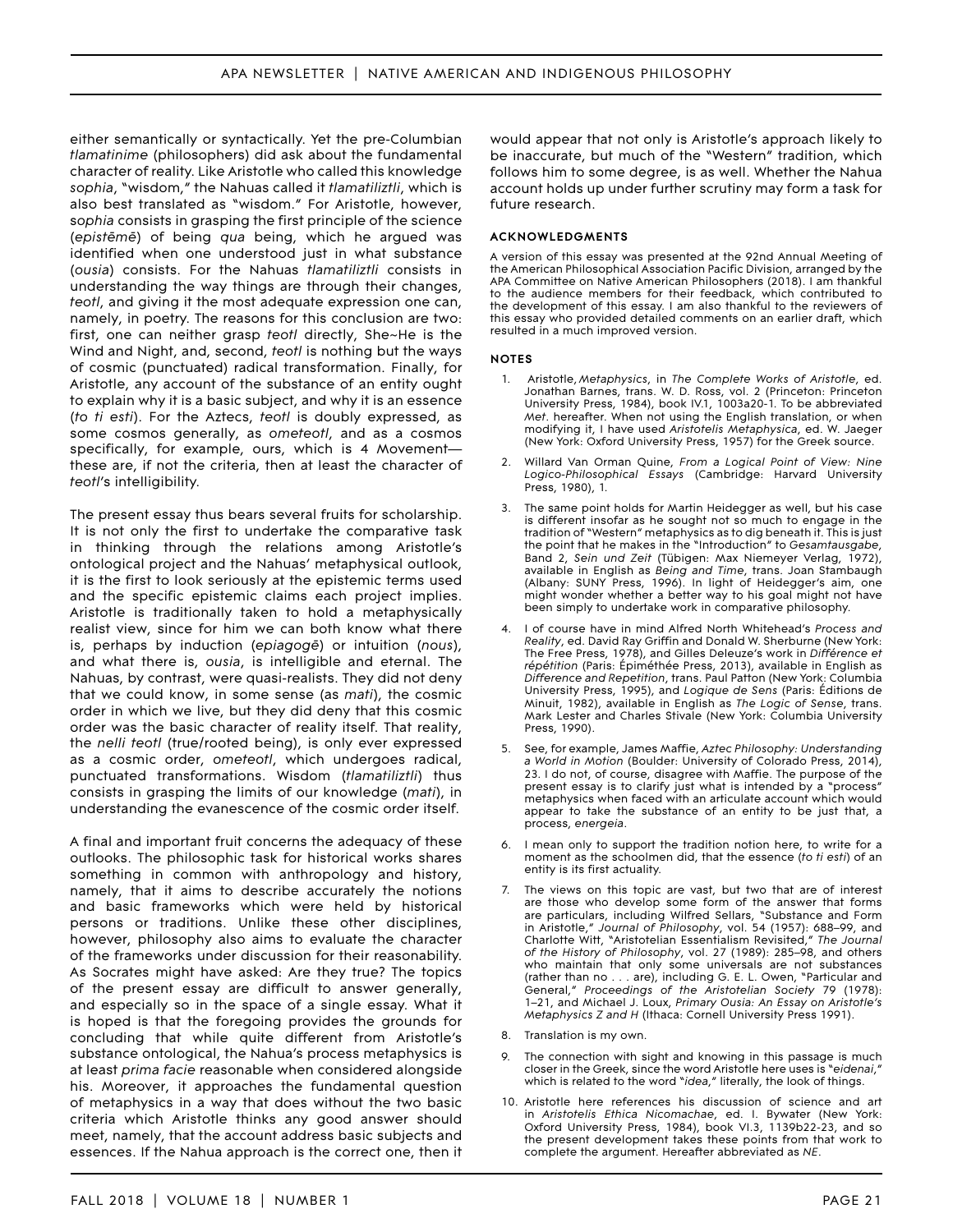- <span id="page-12-0"></span>11. Translation is my own.
- <span id="page-12-1"></span>12. Translation is my own.
- <span id="page-12-6"></span>13. The present study uses Bernadino de Sahagún, *Florentine Codex: A General History of the Things of New Spain*, vols. 1-12, ed. and trans. by Arthur J. O. Anderson and Charles E. Dibble (Santa Fe: The University of Utah Press, 1953–1981), hereafter abbreviated *FC*. For an example of "*mati*" in its use as knowledge by acquaintance, see the description of the old merchants who have already visited other places "*in inpilhoan in ie onmatia veca*" (FC 4, 65).
- <span id="page-12-2"></span>14. Although it is possible that a *toltecatl* could have been female, this would not in general have been the case among the Nahuas, as women who were trained in practical affairs would have learned different skills such as weaving. The Nahua educational system was more gender equal with schooling for the arts used in governing, literature, philosophy, history, law, astronomy, and religion. I have thus used the male pronoun, since this is a more accurate gender representation of the Nahua culture.
- <span id="page-12-3"></span>15. Or perhaps they might, but it would be incidental to their role as a *tlamatini*.
- <span id="page-12-4"></span>16. Translation is my own.
- <span id="page-12-5"></span>17. Recall that "*mach-*" is the base 4 stem of *mati* used in passive constructions so that the word for counselor *te-ix-tla-mach-tia-ni*  is a compound term indicating that the agent (*ni*) causes (*tia*) another (*te*) to gain experience (*ix* and *mach*) about things (*tla*). It is thus the same sort of knowledge as experience (or prudence) that *ix-tla-mati-liztli* means, namely, connected experience (*ix*  and *mati*) about things (*tla*) -ness (*liztli*).
- <span id="page-12-8"></span>18. This phrase, the way things are through their changes, is my best translation of "*teotl*."
- <span id="page-12-9"></span>19. *Ballads of the Lords of New Spain: The Codex Romances de los señores de la nueva españa*, transcribed by John Bierhorst (Austin: University of Texas Press, 2009), fol. 19v-20r. Hereafter abbreviated as *RS*.
- <span id="page-12-7"></span>20. The topic of truth and knowledge is a difficult one in Nahua thought, and it is not directly the focus of the present essay. The following may suffice for the present. The present account is likely closest to Miguel León-Portilla's in the first and third chapters of *La filosofía nahuatl: Estudiada en sus fuentes*, seventh edition (Mexico City: Universidad Nacional Autónoma de México, 1993), originally published in 1956. He argues there that poetry is this highest form of knowledge and truth available. What the present account adds is that this is the case because of a metaphysical conception of the universe, and not our epistemic access to this reality. This approach stands at some distance from two further accounts. A first is Willard Gingerich in "Heidegger and the Aztecs: The Poetics of Knowing in Pre-Hispanic Poetry," in *Recovering the World: Essays on Native American Literature*, ed. Brian Swann and Arnold Kruptat (Los Angeles: University of California Press, 1987), 85–112, argues that the Nahuas had an understanding of truth and knowledge that was close to Martin Heidegger's sense of *alētheia*, as he develops that notion in some of his later writing, such as "*Vom Wesen des Grundes*," in *Wegmarken*, *Gesamtausgabe*, Band 2 (Frankfurt am Main: Klostermann, 1976), 73–108. A second approach is James Maffie's in "Double Mistaken Philosophical Identity in Sahagún's '*Colloquios y Doctrina Cristiana*,'" *Divinatio*  34 (Autumn-Winter 2011): 63–92, argues that the Nahuas had a path-seeking understanding of truth and knowledge, rather than a (traditionally "Western") truth-seeking understanding.
- <span id="page-12-13"></span>21. Translation is my own.
- <span id="page-12-14"></span>22. Translation modified.
- <span id="page-12-15"></span>23. There is, additionally, the thornier problem concerning the methodological status of the *Metaphysics*: Is it dialectical, or is it somehow the demonstrative science Aristotle develops in the *Organon*, or perhaps neither? Perhaps, as Terence Irwin suggests in *Aristotle's First Principles* (New York: Oxford University Press, 1988), Aristotle is using a sort of "strong" dialectic here. Or perhaps the character of demonstrative science in the *Organon*, as it is generally understood, is not accurate, as Patrick Byrne suggests in *Analysis and Science in Aristotle* (Albany: SUNY Press, 1997). There is also the possibility that Aristotle modified his position, and that the best resources for his methods may be found in his biological works. This is a view that Gorgios

Anagnostopoulos supports in "Aristotle's Methods," in *A Companion to Aristotle*, ed. Gorgios Anagnostopoulos (Malden, MA: Wiley-Blackwell Publishers, 2013). For the present work, I set this problem aside as either solution would suffice, though I note that some such position is necessary for Aristotle's argument here.

- <span id="page-12-10"></span>24. Translation modified.
- <span id="page-12-11"></span>25. Translation modified.
- <span id="page-12-12"></span>26. That Aristotle's argument in the *Metaphysics* turns on showing that the desired science of being *qua* being study a matter which specifies both a basic subject and an essence is uncontroversial. Aryeh Kosman, for example, in *The Activity of Being: An Essay on Aristotle's Ontology* (Cambridge: Harvard University Press, 2013), 23, notes that the whole argument of the metaphysics follows these two criteria into Aristotle's discussion of subject and predicate, form and matter, and so on. What the present account does suggest is that Aristotle establishes these criteria much earlier than is typically identified, neither in book seven, as is often argued, or (even) in book five, as Kosman holds. The result supports the contention that the main chapters of the *Metaphysics* be read as a single, coherent argument.
- <span id="page-12-18"></span>27. Translation modified.
- <span id="page-12-16"></span>28. Michel Launey is the first to have coined the term "omnipredicative" to characterize the specific features of Nahuatl grammar in his *Une grammaire omniprédicative: Essai sur la morphosyntaxe du nahuatl classique* (Paris: CNRS Press, 1994), but similar insights were made by others at about the same time, for example, J. Richard Andrews in the first edition of his *Introduction to Classical Nahuatl* (Norman: University of Oklahoma Press, 1975). Launey's first grammar book appeared in 1979 in French as *Introduction à la langue et à la littérature aztèques*, vol. 1: *Grammaire* (Paris: L'Harmattan). For a development of the grammatical scholarship on Nahuatl, see James Lockhart's "Editorial Preface" to the bilingual edition of Horacio Carcochi's *Grammar of the Mexican Language With an Explanations of Its Adverbs (1645)*, ed. and trans. by James Lockhart (Stanford: Stanford University Press (2001), vii–xxii. The primary and most updated account of omnipredicativity, which the present essay uses, is Launey's explanation in "The Features of Omnipredicativity in Classical Nahuatl," *Sprachtypologie und Universalienforschung* 57 (2004): 49–69.
- <span id="page-12-17"></span>29. The root of this word, *chihua*, means "to act" or "to do," and has a reflexive prefix *mo*- added. It is not, then, related to the system of verbs deriving from *câ*. Any connection between being and becoming, conceptually and linguistically present in English, is thus artificial, resulting from translation of Nahuatl into English.
- <span id="page-12-22"></span>30. The analogy is not exact, but I have in mind Thomas Aquinas in *De ente et essentia* in English translation as *Thomas Aquinas on Being and Essence*, trans. Armand Maurer (Toronto: Pontifical Institute of Mediaeval Studies, 1968).
- <span id="page-12-23"></span>31. This is against Jacques Soustelle's claim, which he develops in chapter seven of *La vie quotidienne des aztèques à la vielle de la conquête espagnole* (Paris: Hachette, 1955), that this sort of knowledge was confined to an elite or at least selective class of individuals in Nahua culture.
- <span id="page-12-24"></span>32. The translation is my own. The reader should recall that "o" is often recorded as "u," and "u" is sometimes recorded as "v," so that "*vme*" is here a transcription for "*ome*," meaning "two" or "dual."
- <span id="page-12-19"></span>33. Angel Garibay, *Historia de la literatura náhuatl*, vol. 1 (Mexico City: Porrúa Press, 1953), 128–30. Alfonso Caso makes a case for this in his *La Religión de los Aztecas* (Mexico City: Enciclopedia Ilustrada Mexicana, 1936), 8.
- <span id="page-12-20"></span>34. Historia-Tolteca Chichimeca, ed. and trans. by Luis Reyes García, Paul Kirchoff and Lina Odena Güemes (Puebla: Fondo de Cultura Económica, 1976), 166. I have followed Miguel León-Portilla's Spanish in *La filosofía Nahuatl,* 149.
- <span id="page-12-21"></span>35. *Códice Matritense de la Real Academia*, VIII, fol. 175v, which is available online [http://bdmx.mx/documento/bernardino](http://bdmx.mx/documento/bernardino-sahagun-codices-matritenses)[sahagun-codices-matritenses](http://bdmx.mx/documento/bernardino-sahagun-codices-matritenses). Last accessed June 20, 2018. The present translation follows Miguel León-Portilla's Spanish translation in *La filosofía nahuatl*, 151.
- <span id="page-12-25"></span>36. See especially chapters three and seven of Soustelle's La vie *quotidienne des aztèques à la vielle de la conquête espagnole*